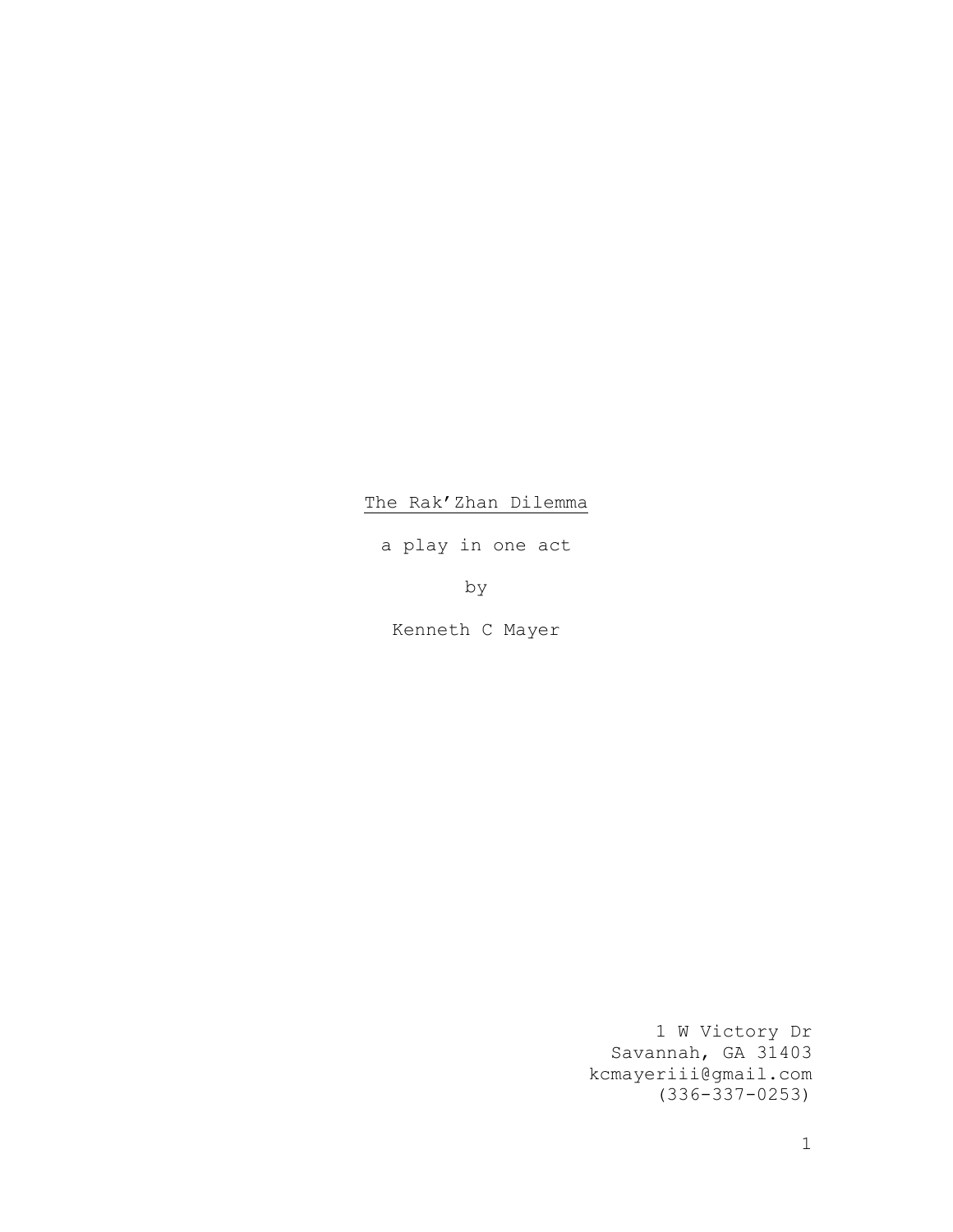Setting: A Coffee Shop - Present Day Carrie's Mind – Present Day Characters: 4 Female Characters, 2 Male Characters CARRIE MAY (21, Female) a BARISTA (27, Female) a STUDENT (16, Female) a PUNK (21, Female) a HIPSTER (25, Male) a TUTOR (32, Male) characters may play, at various times, a CAPTAIN a FIRST OFFICER a COMMUNICATIONS OFFICER an ENSIGN an ADMIRAL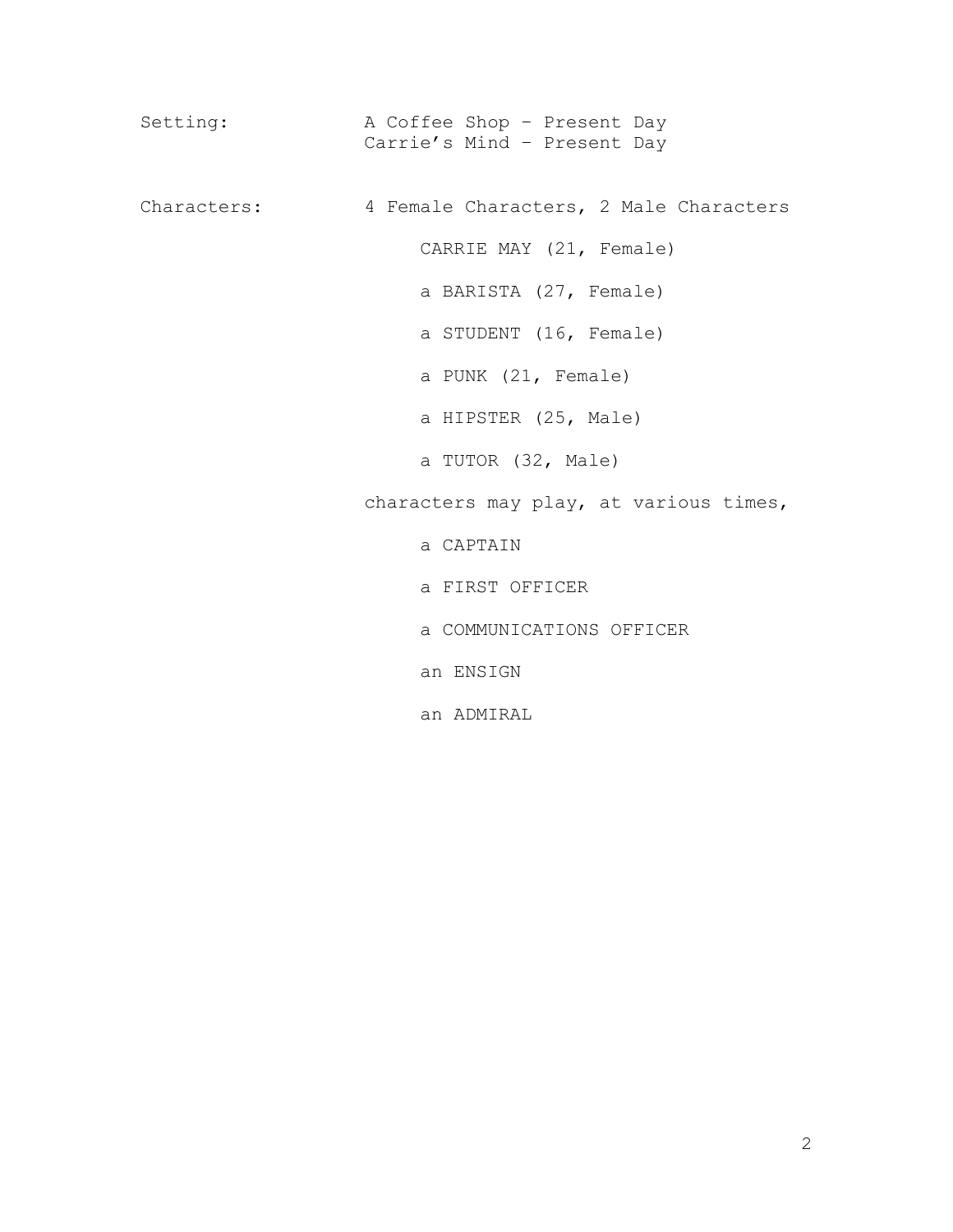## Notes

Dialogue written in "quotation marks" denotes narration of what is being written or has been written on Carrie's laptop. At the director's discretion, some of this dialogue should at times be projected or otherwise made visible to the audience as it is read, formatted as a play script.

Scenes flow directly into each other with minimal transition time, designated by a change of lighting; normal stage lighting for the **Coffee Shop**, dim blue lighting for **Carrie's Mind**.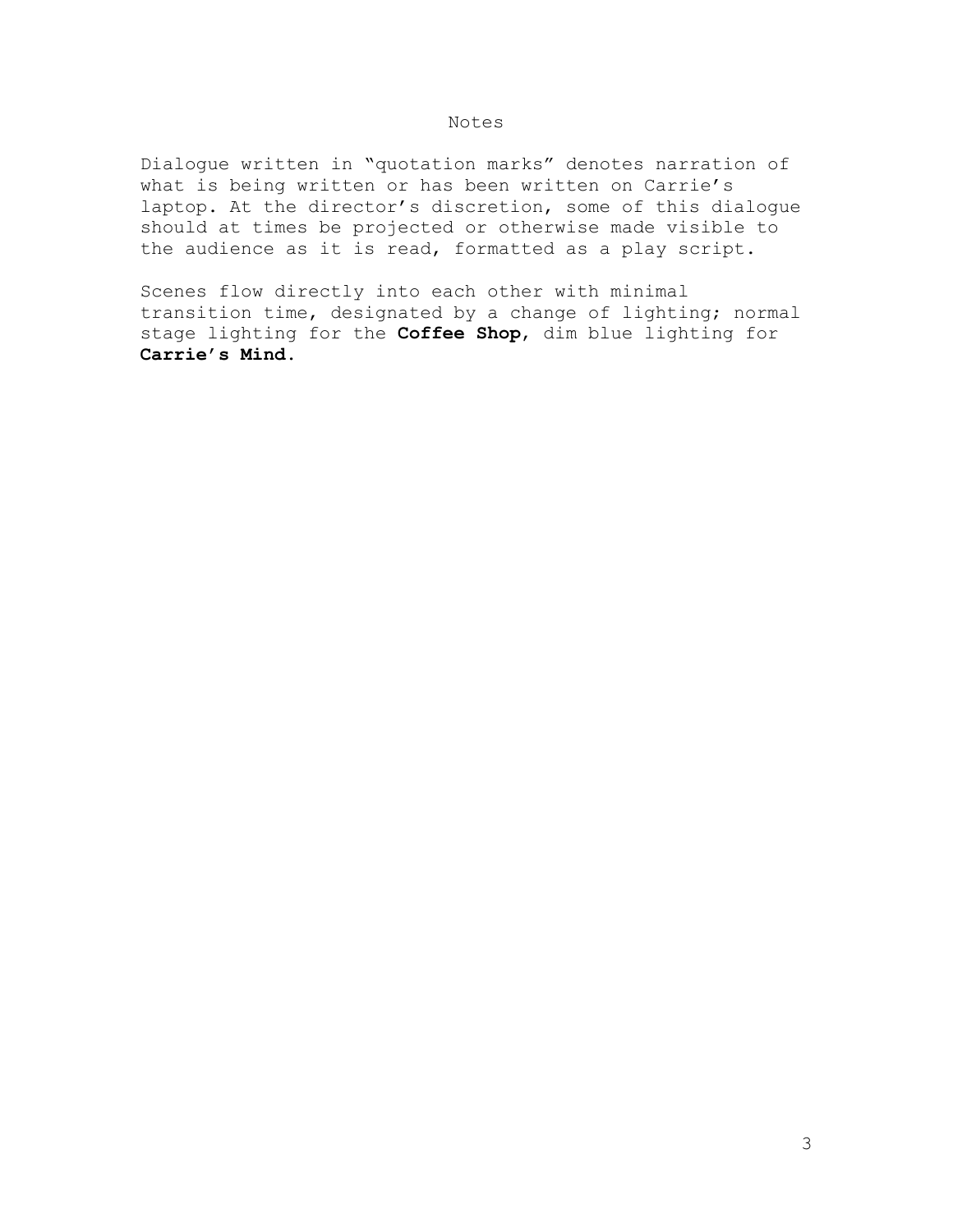*(A single blue light illuminates CARRIE MAY, a young aspiring playwright. She sits alone at a small round table. A laptop sits before her. The rest of the stage is shrouded in darkness. This is Carrie's Mind.)*

### CARRIE

*(to herself)* Title... start with the title...

*(Carrie narrates aloud as she types)*

CARRIE

"The Rak'Zhan Dilemma. A play by Carrie May"

*(Carrie pauses. She deletes her name from the page, then types.)*

## CARRIE

"by Carrie Z. May". That's better. Okay.

*(Carrie mashes the Return key several times and starts on a new page.)*

## **CARRIE**

"Scene One. Setting: Space." *(beat)* How the heck am I supposed do space on a stage? *(beat)* I mean, I guess I could use some sort of projection thing for that. Cast a bunch of stars or something against a dark background.

> *(A projection illuminates the back of the stage, giving the impression of stars against the dark background. The sound of an ethereal, atmospheric ambiance fills the room. After a moment of contemplation...)*

#### CARRIE

No, that'd just look stupid.

*(The projection sputters out, as does the ambiance.)*

#### CARRIE

What if I just did a title crawl?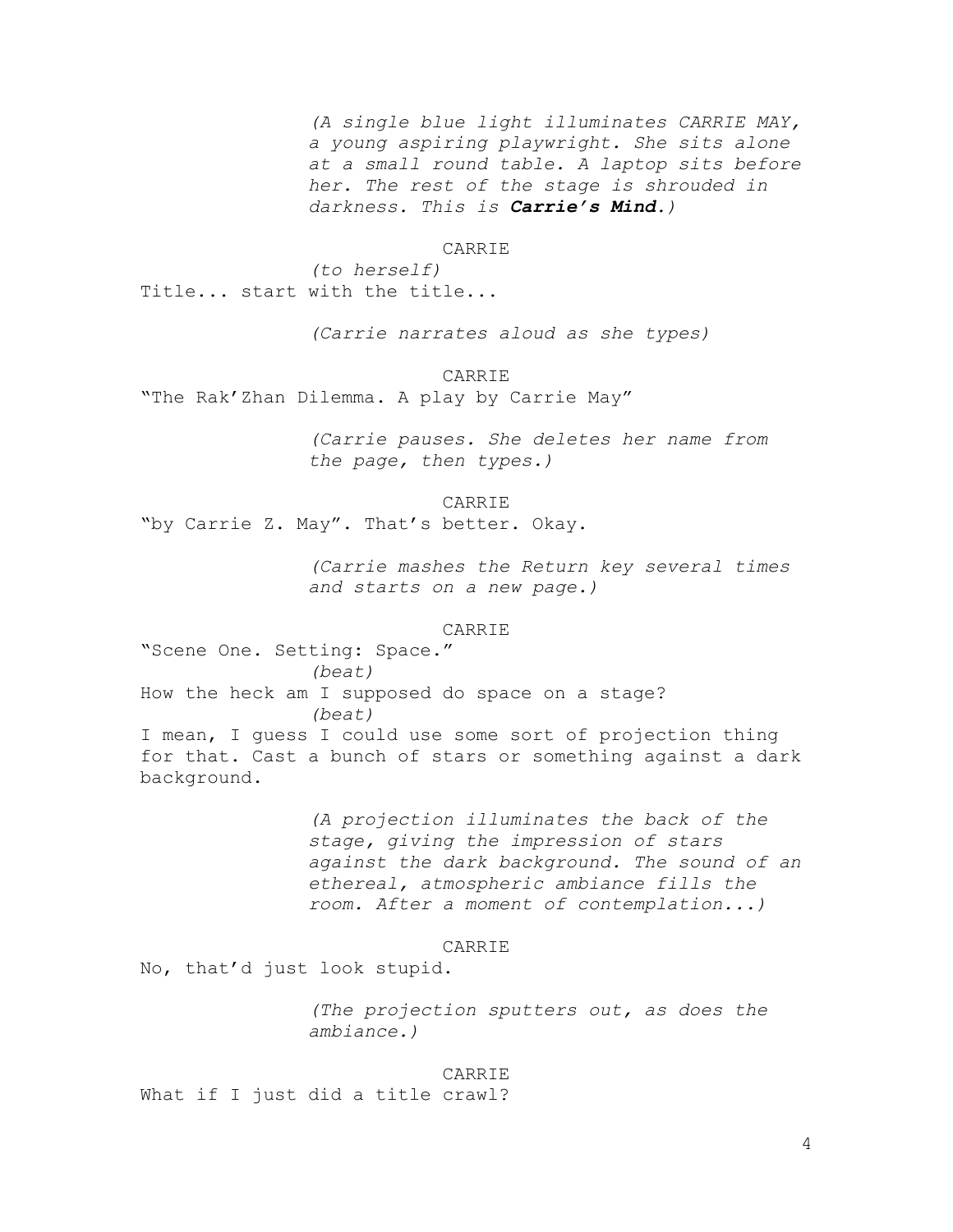*(The ambiance returns.)*

## CARRIE

"Begin Title Crawl:"

*(Carrie deletes that. The ambiance stops.)*

#### CARRIE

That's not a thing I can do, right? Begin Title Crawl? Eh, whatever. "Begin Title Crawl:"

> *(Ambiance resumes. Carrie's words slowly scroll like the opening of a Star Wars film.)*

# CARRIE

"The year is 2104. Humanity has begun to explore beyond the stars. Mining ships travel to distant galaxies, gathering valuable resources for a population that has grown wildly beyond what its home can support." *(The Ambiance stops)*

### CARRIE

...is that too much exposition? Should I just start it? *(beat)* You know what, I'll just come back to this.

> *(Carrie mashes the Return key repeatedly. She starts on a new page. The Ambiance returns.)*

> > **CARRIE**

"Scene Two. Setting: The bridge of the Deep-Space Mining Ship... Honir."

*(she deletes that)*

"Anubis"

*(she deletes that)*

"Enterprise"

*(she deletes that)*

"TBD. At Rise-"

BARISTA (O.S.)

*(softly)*

Carrie May?

*(Ambiance stops. Carrie looks around.)*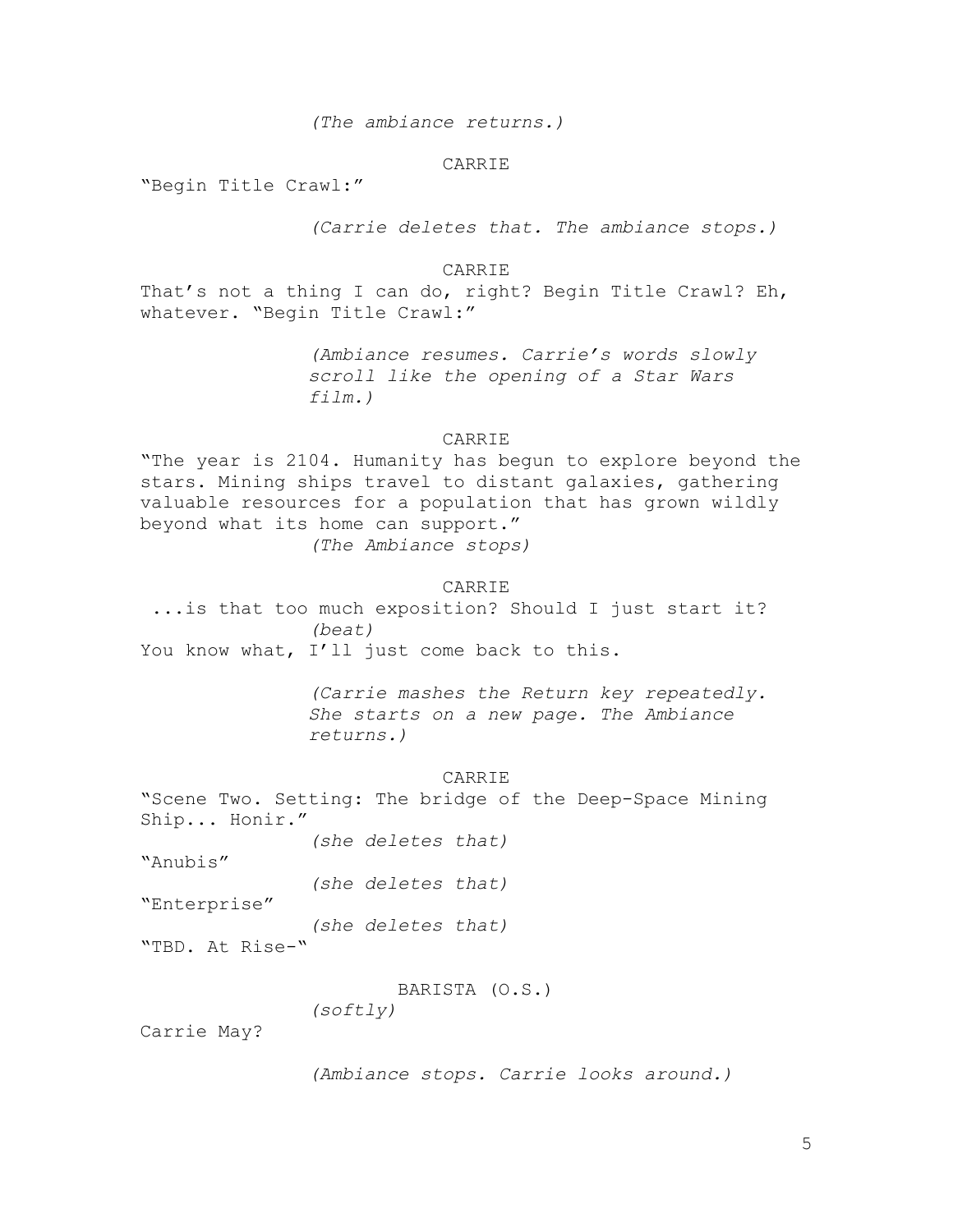CARRIE *(As Ambiance returns)* "At Rise: The noble CAPTAIN-"

BARISTA (O.S.)

*(louder)* Order for Carrie May?

> *(The ambiance cuts out. The blue light fades out, replaced with bright lights that illuminate the entire stage. Carrie's table sits in the middle of a Coffee Shop. Three other identical tables surround it, each occupied by other patrons. A young HIPSTER sits at one, enraptured by his phone; at another, an exasperated TUTOR speaks silently with an annoyed high-school STUDENT as she works on her homework; at the third table, a PUNK sits by herself, headphones on, oblivious to the world. Behind a counter, a BARISTA checks the name on a drink.)*

> > BARISTA

(yelling)

Chai Latte for Carrie May?

CARRIE

That's me! Sorry, that's me.

*(Carrie stands. She crosses to the counter and takes her drink. The Barista places another drink on the counter.)*

#### BARISTA

Got an iced caramel macchiato?

*(The Hipster stands and strolls to the counter. He bumps into Carrie as she walks back.)*

#### HIPSTER

Oh, my apologies.

*(Carrie nods. She walks to her seat and sits. The Hipster picks up his drink. Carrie*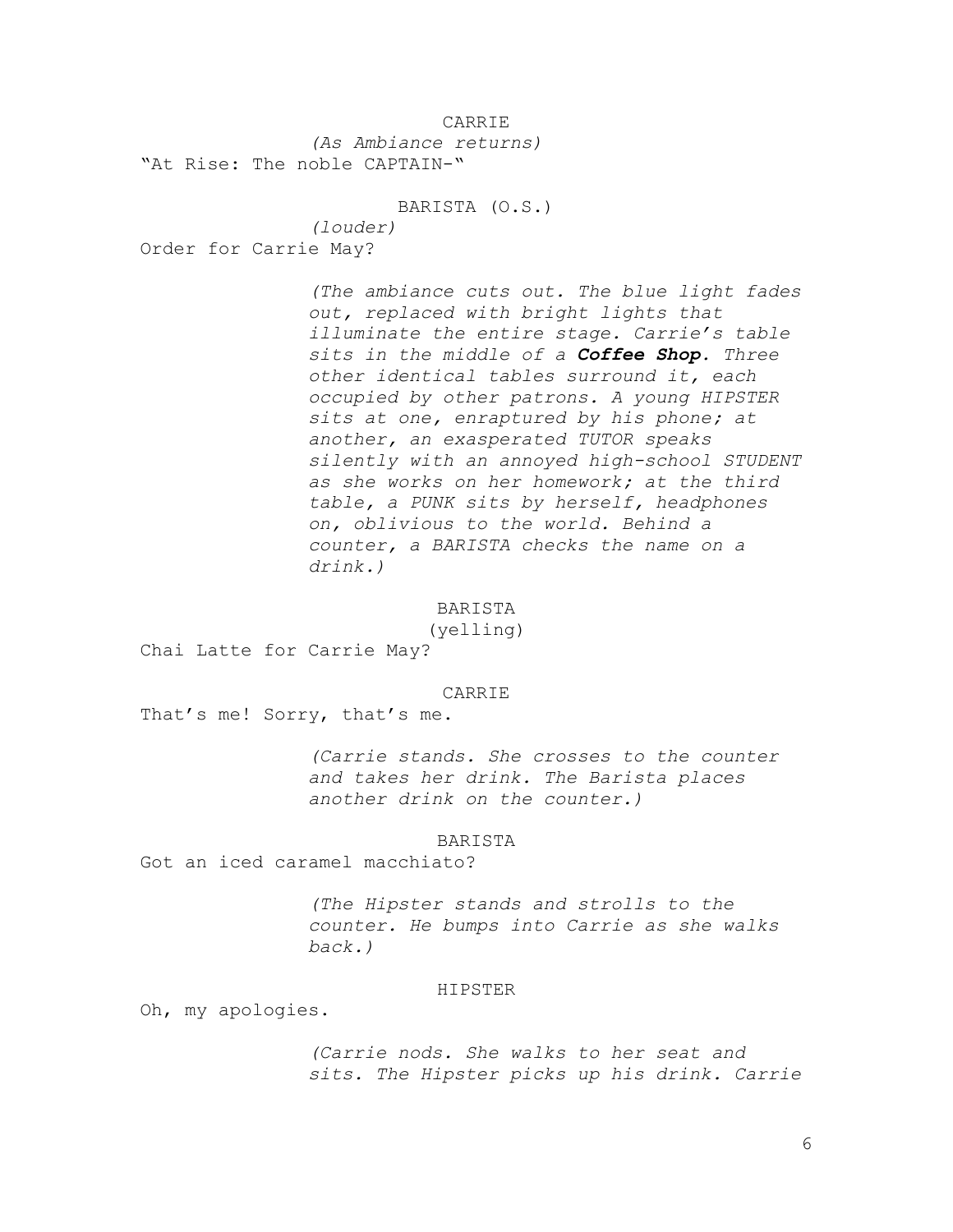*looks back at him as he walks away from the counter. She turns to her laptop.)*

#### CARRIE

At Rise: The noble Captain-

*(The light shifts to the dim blue of Carrie's Mind. The Hipster stands at attention. He faces the audience and places his drink-holding hand against his chest as best he can. Carrie types as he speaks.)*

# HIPSTER/CAPTAIN

"The noble Captain Henry Noah. Twenty-Seven. Caucasian. His bravery and charisma matched only by his roguish good looks. A real Malcolm Reynolds type."

#### CARRIE

*(to herself)* Wait, do people know who Malcolm Reynolds is?

## TUTOR

*(turns around)*

I doubt it.

## HIPSTER

Don't listen to him. All your friends have seen Firefly.

TUTOR

Good, so at least two people know who he is.

STUDENT

Yeah, not everyone watches your nerd shows.

CARRIE

Okay, okay, I'll take it out. Let's just move on.

*(The Hipster acts out the actions that Carrie narrates)*

## CARRIE

*(typing)* "The Captain, alone on the bridge of the..." *(beat)* "...TBD, paces back and forth. He stops to check a monitor, then resumes his pacing. He settles down in the Captain's Chair."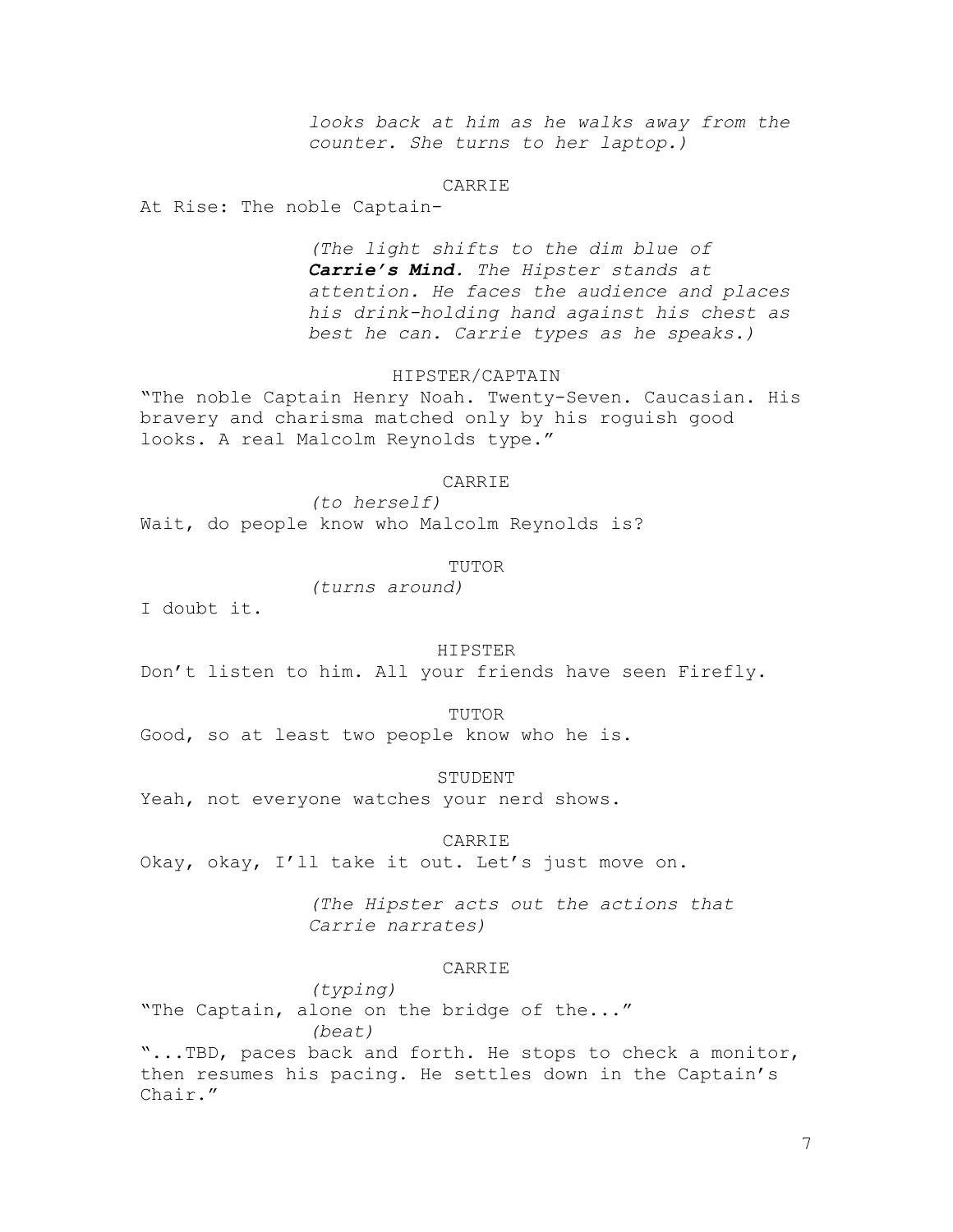*(The Hipster attempts to squat and fails. He looks around, grabs an empty chair, and drags it center stage. He sits.)*

## HIPSTER/CAPTAIN

"This is Entry number 437 of the ship's log. It's been a long 5 years. The crew of the TBD is ready to return home. I know how they feel. You don't realize just how liberating it is to be able walk beneath the open sky until you've been stuck in a hunk of metal for half a decade. There are so many wonders on Earth that we take for granted. The endless oceans, the majestic mountains, the beautiful women. But we have a job to do. We have to do our part to make sure those wonders will endure. And so we remain out here, lightyears from our home, our sanctuary, bouncing from rock to rock, searching for the one resource our planet most desperately needs: Plulithonium."

*(Carrie deletes that)*

"Fluxominium."

*(she deletes that)*

"Unobtainium."

*(she deletes that)*

"TBD-um"

*(The Hipster looks at Carrie)*

CARRIE

I'm not good with names, okay?

### STUDENT

No kidding.

#### HIPSTER

Hey now.

*(he stands)* You can always come up with cool names for stuff later. That's half the fun!

## CARRIE

I guess.

*(The Punk stands. She takes the 'Captain's Chair' and quietly moves it back to its original position, then goes back to her seat)*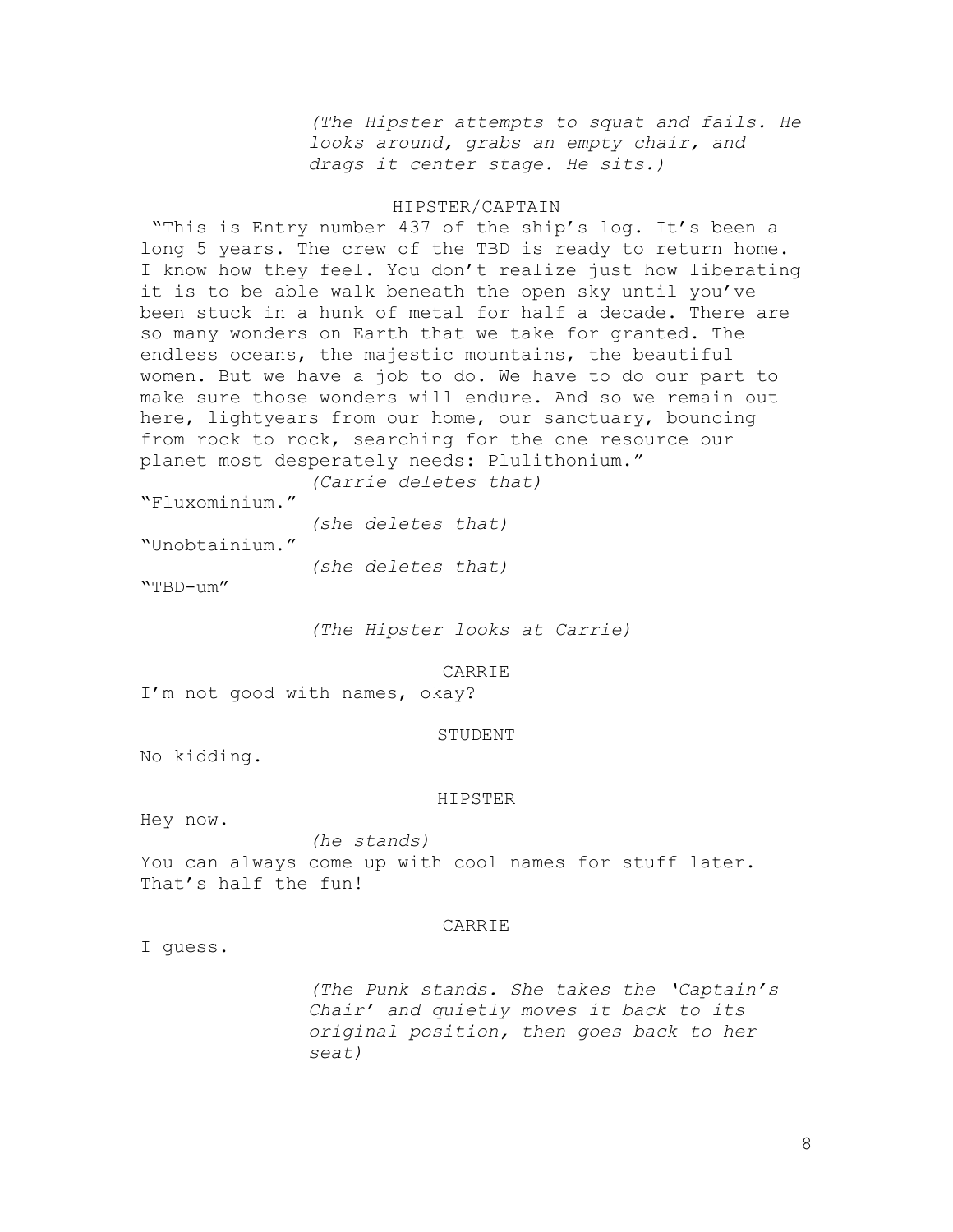#### HIPSTER

Don't listen to them. It's a great monologue. I know you said the Captain was more of a roguish, Mal Reynolds sort, but honestly, I'm getting some serious Kirk vibes from him.

### CARRIE

Oh. Well, I didn't-

#### HIPSTER

I think that's a good thing! It's like you're writing Star Trek fan fiction!

### CARRIE

No, but I don't want it-

*(Stage lights come up. They illuminate the Coffee Shop. The Hipster walks to his seat. Everyone acts as if the previous scene had not happened. Carrie stares at her screen.)*

#### CARRIE

...to be fan fiction.

*(Carrie sighs. She takes a sip of her drink and types. After a few moments...)*

## BARISTA

Places everyone! Places!

*(The patrons of the shop all look at her. The lights shift back to Carrie's Mind. The Barista claps her hands)*

## BARISTA

I said places, people! Chop chop!

*(The Punk and Student move the empty tables and chairs to the sides of the stage. They make a line of four chairs on one side and sit. The Hipster and Tutor move Carrie's table to the side. Carrie stands. The Hipster grabs her chair and puts it with the table. During this, the Barista reaches under the counter and pulls out a beret. She puts it on and walks to Carrie.)*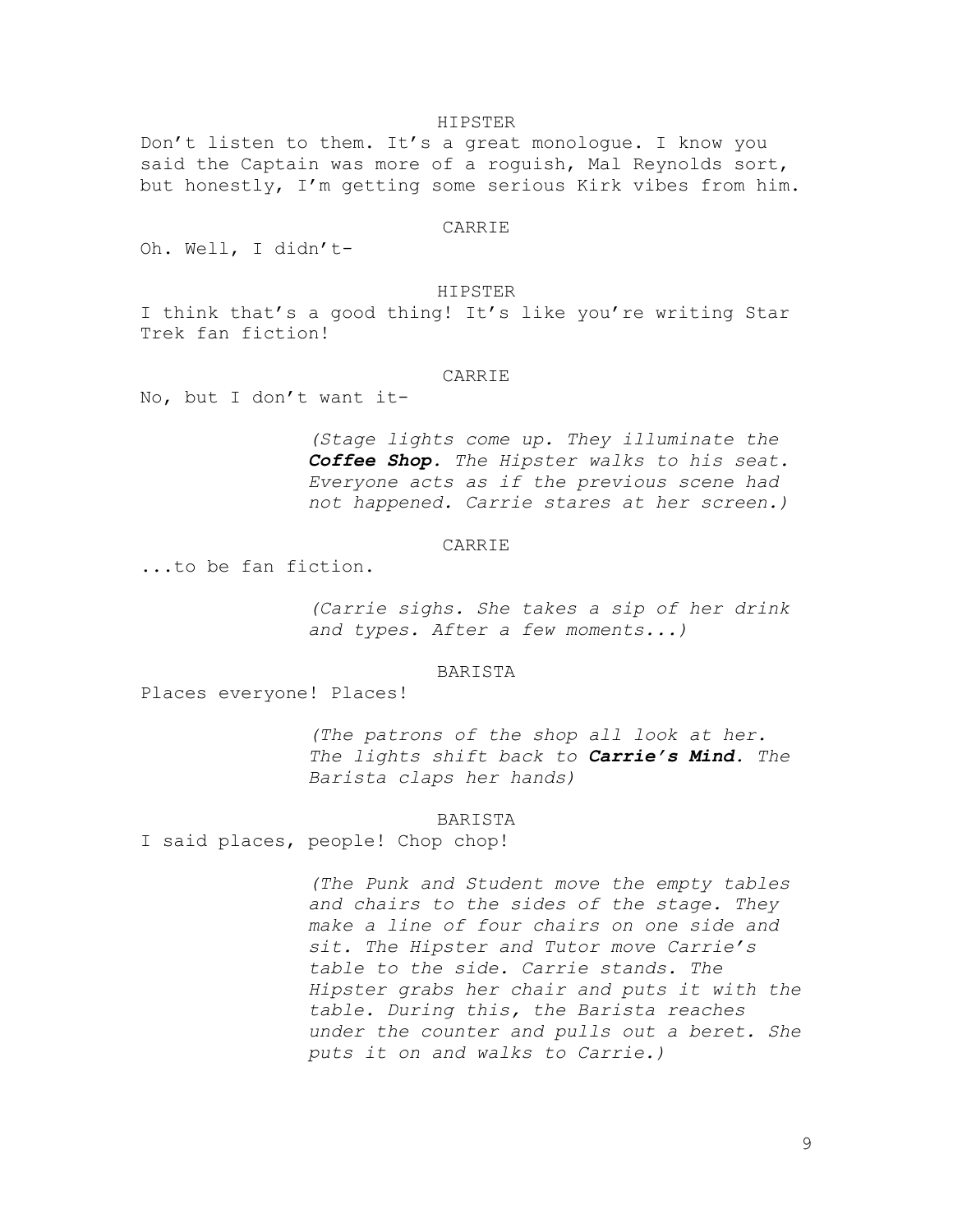## BARISTA

So what do you got for us?

#### CARRIE

I mean, I don't know if it's ready yet... it's just a rough draft.

*(The Barista shoves past Carrie and looks at her laptop. She scrolls through it.)*

# BARISTA

"The Rak'Zhan Dilemma" *(beat)* What the hell is a Rak'Zhan?

## CARRIE

Its... they're this sort of... I guess you'd say they're like this race of alien instectoids... They're like locust, but on like a galactic scale-

## BARISTA

Oh, Christ. I get it. It's a nerd play. Hey, if you want to limit your audience, that's your call.

## CARRIE

But, I mean, the play's not really *about* the Rak'Zhan at all, see? It's about the people on the ship, and how they decide that-

#### BARISTA

What's the Z stand for?

### CARRIE

What?

#### BARISTA

It says "by Carrie Z. May". Last time I checked, your middle name wasn't "Zarie". What's the Z stand for?

# **CARRIE**

Well... it doesn't really stand for anything. It just sort of... makes my name sound more interesting?

*(The Barista rubs her temples)*

## BARISTA

You know what? Fair enough. Let's get this show on the road. You got something for us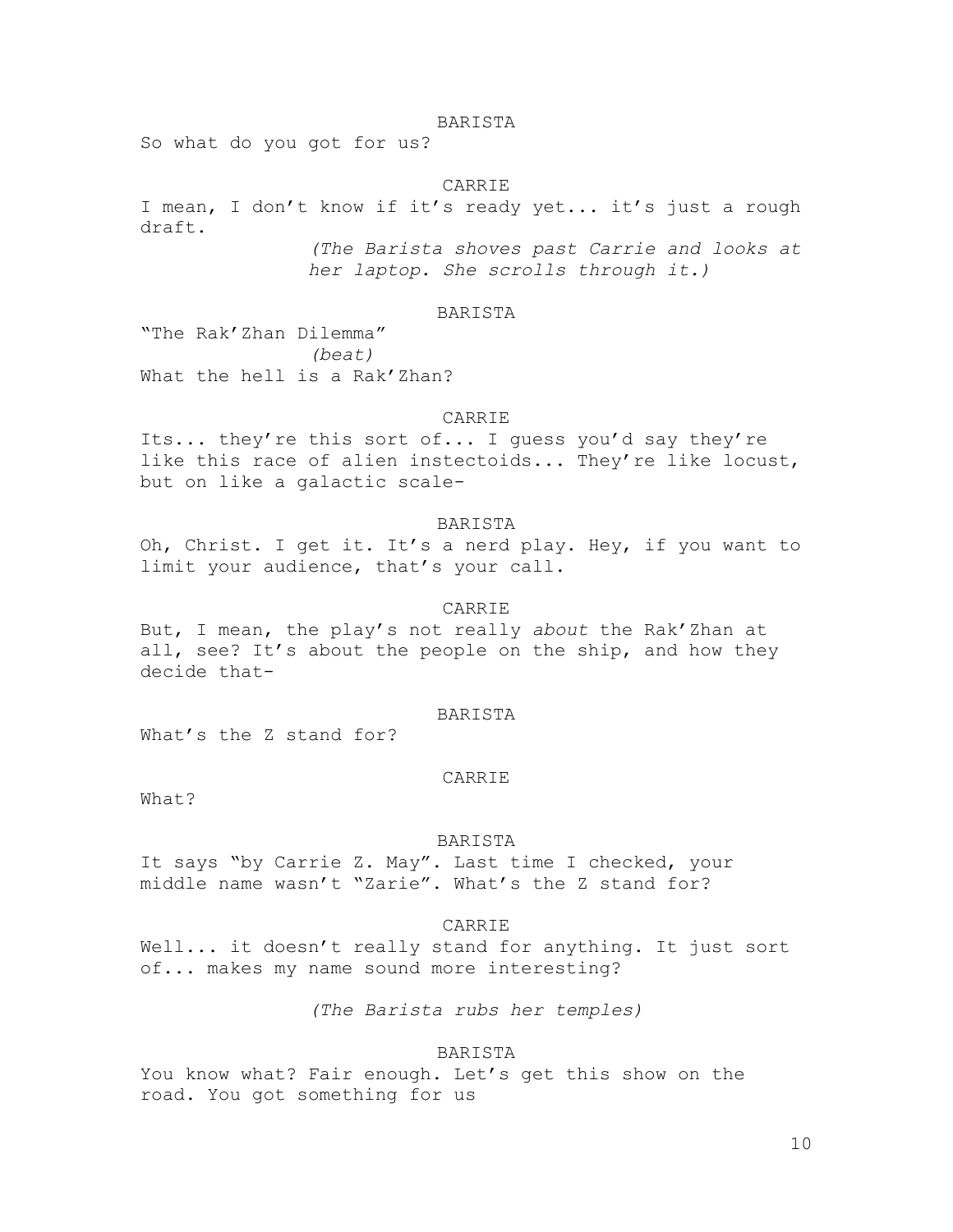## CARRIE

Uh... yeah, sure, here...

*(Carrie scrolls through her laptop)*

CARRIE

Again, it's rough. I mean, it's probably not any good.

*(The Barista reaches over. She pulls several sheets of paper out of the laptop. She glances them over, then waves them at the others. They approach her. She hands out papers to each of them.)*

## BARISTA

*(indicates Tutor)* Okay, so you're the uptight prick First Officer.

## CARRIE

He's just, well, he's focused on maintaining order on the ship, but I wouldn't call him a-

# BARISTA

*(indicates Punk)* You're the Communications Officer. I quess you handle the phones and such.

CARRIE

No, see, the Comms Officer is an interesting character because-

#### BARISTA

*(indicates Student)*

You'll be the Ensign.

## STUDENT

Ooh, sounds important!

CARRIE

Well, um, not really. The Ensign doesn't actually have that much of a role.

STUDENT

Why the hell not?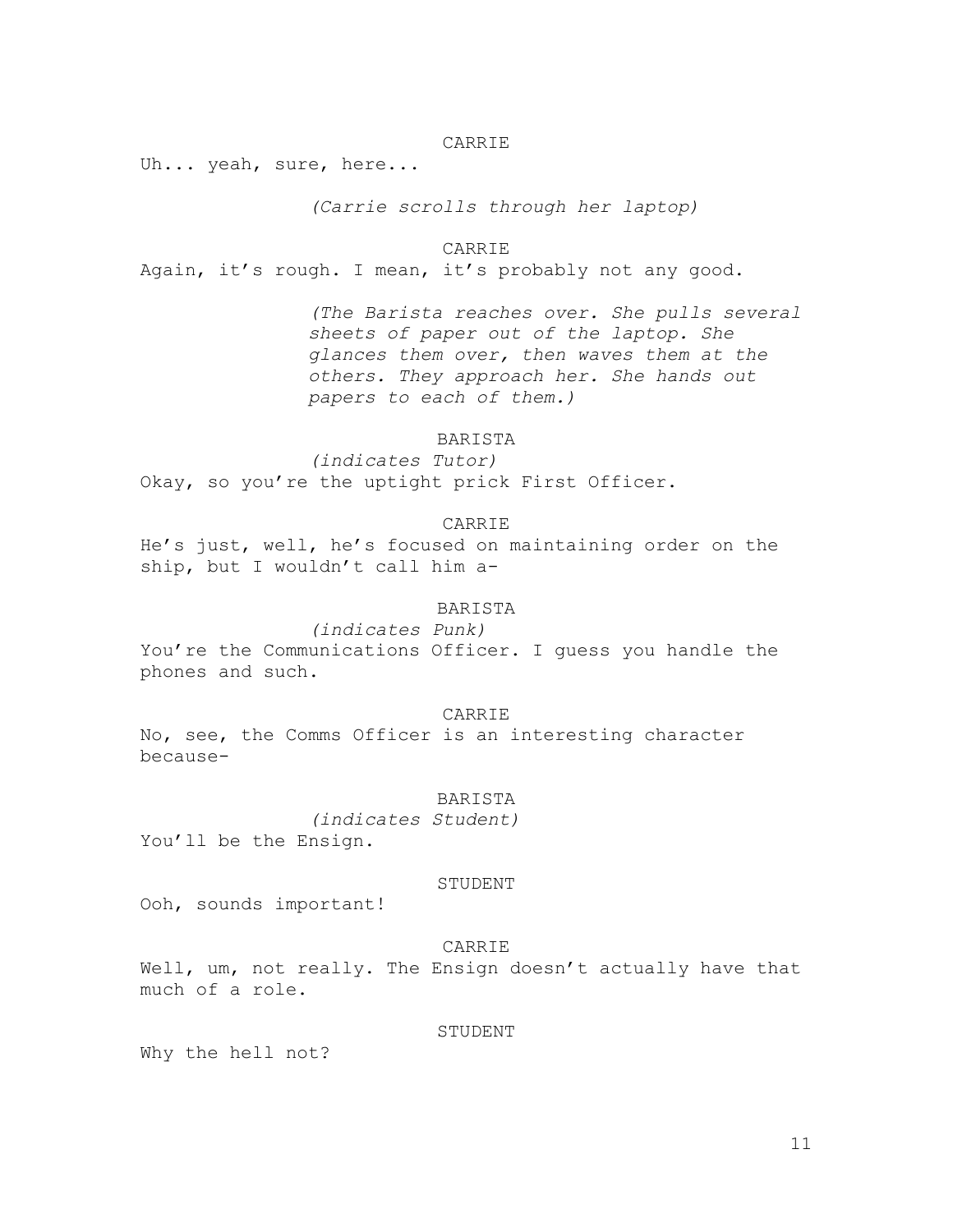# CARRIE

Well, it's just that the Ensign's not really much of a character. She's just kind of there because-

## HIPSTER

Hey, can I still be the Captain? I love the Captain!

### BARISTA

Sure, whatever. You're the Captain. Okay, people, this is "Scene Four. Setting: The bridge of the... TBD".

*(The Barista looks at Carrie)*

#### CARRIE

I'm not good with names!

## BARISTA

Jesus Christ. Places, people!

*(The cast creates a makeshift "Bridge" set out of the scattered furniture. They position themselves around a table in the center, except for the Hipster, who stands off to the side. Dramatic music plays softly. The cast acts out the stage directions the Barista reads.)*

# BARISTA

"The crew of the TBD sits anxiously, awaiting word from their Captain. After a moment, the Captain enters the bridge. The crew stands at attention."

## HIPSTER/CAPTAIN

"At ease."

## BARISTA

"The crew sits."

TUTOR/FIRST OFFICER "Captain, tell us what's going on."

#### BARISTA

"The Captain looks away."

# HIPSTER/CAPTAIN

"...We received a transmission from Earth. It was sent about a week ago, but it only just now got to us."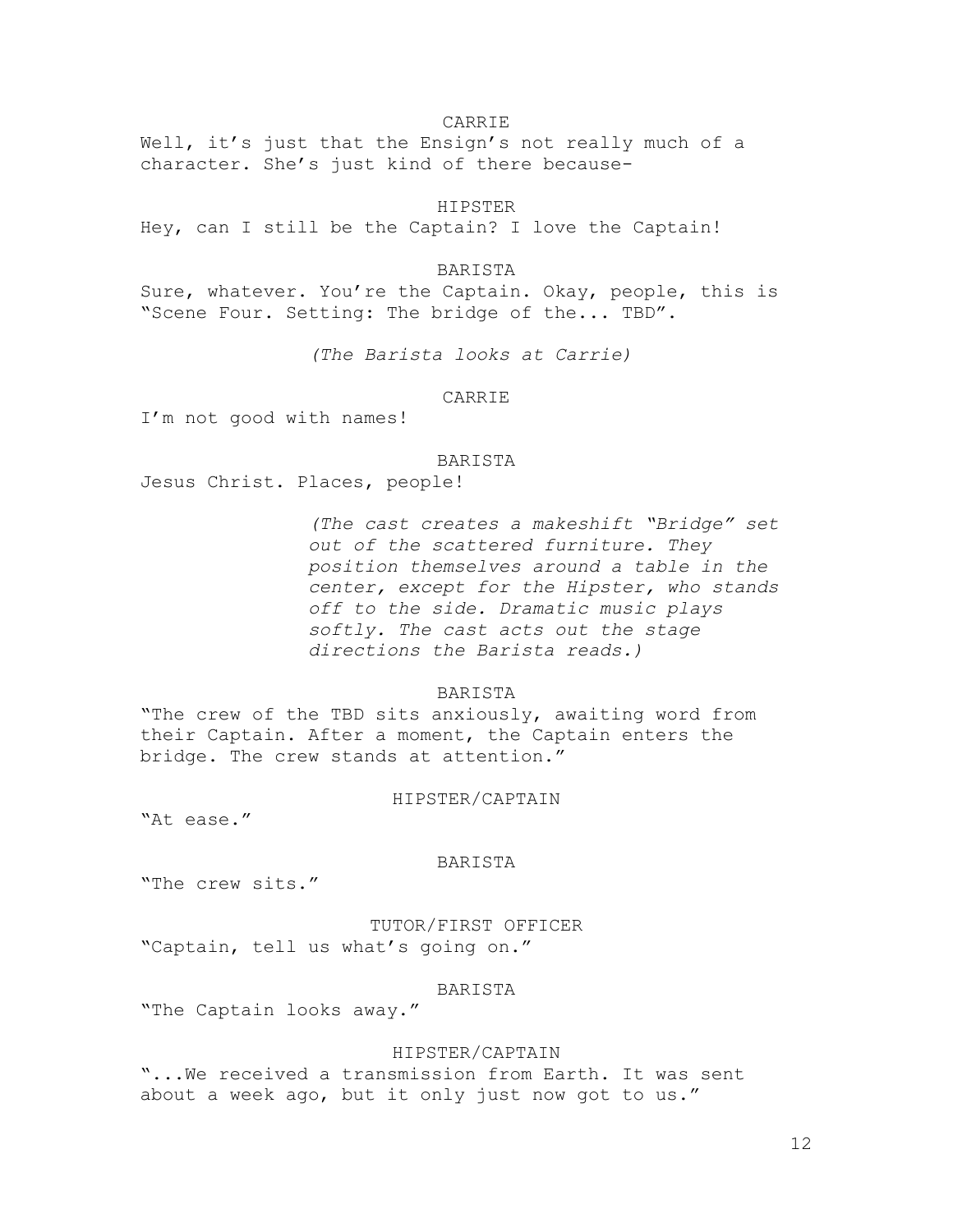### BARISTA

"The Captain presses a button on the console. On the viewscreen, the face of the ADMIRAL appears." *(Beat)* You didn't list an Admiral.

*(The music stops abruptly.)*

## CARRIE

What?

## BARISTA

Your character sheet. There's not an Admiral. I didn't cast an Admiral.

### CARRIE

Oh, well he just has the one line.

*(The Barista rubs her temples)*

# BARISTA

That doesn't matter. I have to know that I need to cast an Admiral, otherwise there's no Admiral.

## STUDENT

I'll read it! I can be an Admiral!

#### BARISTA

Fine. Whatever.

*(Music resumes. The Student attempts a deep, commanding voice, but sounds ridiculous.)*

## STUDENT/ADMIRAL

"All outbound mining ships, this is Earth Central Command. You are hereby ordered to-"

*(Music cuts out)*

# BARISTA

Stop! Stop, nevermind. Christ, I'll just read it.

*(She takes a moment to calm down. The music starts once more.)*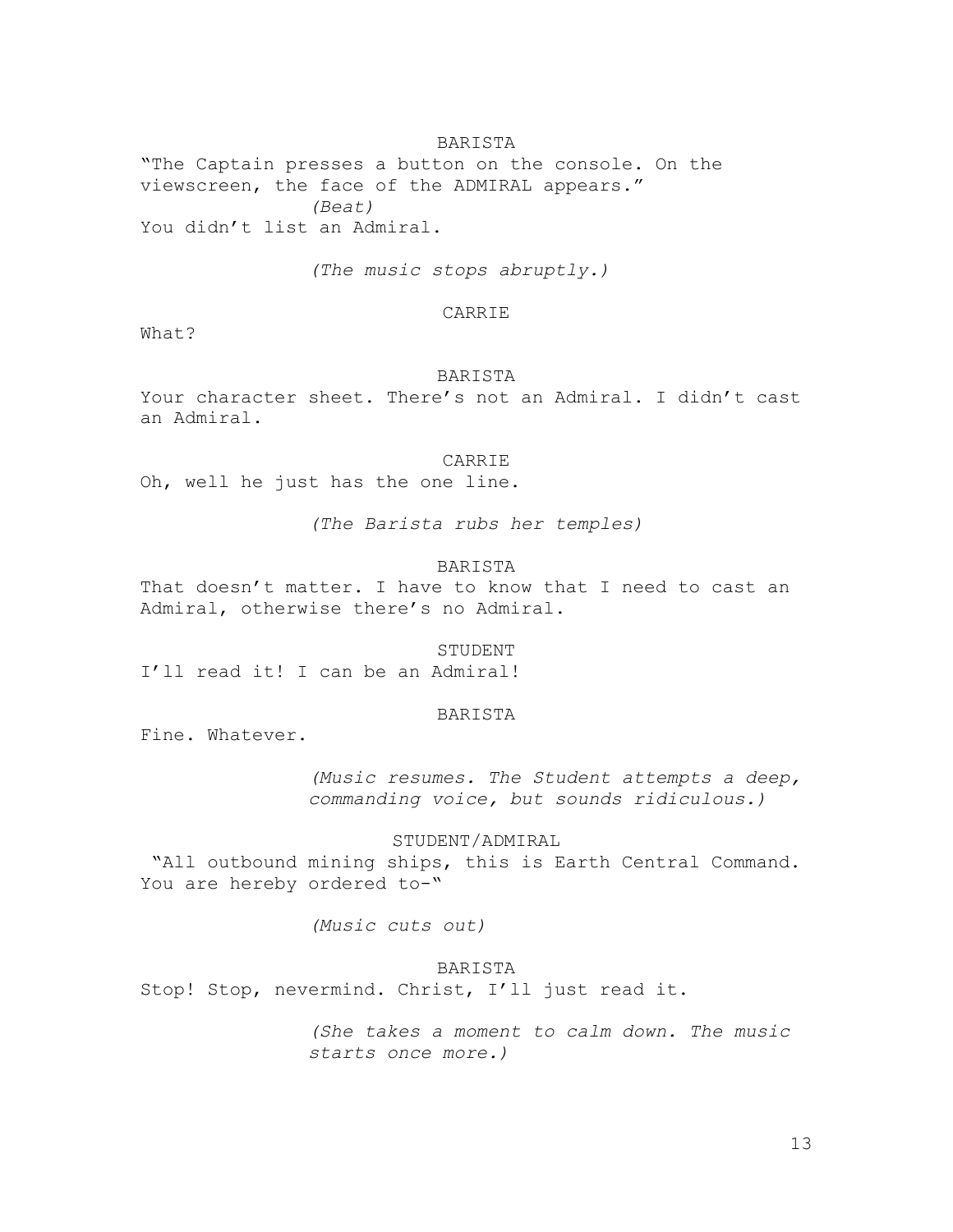# BARISTA/ADMIRAL

"All outbound mining ships. This is Earth Central Command. You are hereby ordered to flee as far from our Solar System as possible. The worst has come to pass; The Rak'Zhan are upon us. End of Message."

# TUTOR/FIRST OFFICER

"Gods. The Rak'Zhan. Our greatest and oldest enemy. That vicious race of hive-minded insectoids that swarms through the universe like locusts, consuming all life they encounter. We've been preparing for their return ever since we fought off their vanguard in 2972, and..."

> *(The Tutor breaks character as the music cuts out)*

> > TUTOR

Holy hell, I can't read this anymore.

### CARRIE

I know, I know, it's a bit too much exposition, but-

### BARISTA

I think maybe the less we know about the... Rak'Zhan, the better. Let them be more of an unknown. We don't need to get bogged down in the history of a bunch of bug aliens.

#### HIPSTER

I disagree. I wanna know more about them. Where did they come from? Why are they conquering the galaxy? How did we fight them off in 2972? This stuff's important. You gotta let us know exactly what kind of threat they are. It's scifi! Making up crazy shit is half the fun!

#### CARRIE

I know, but-

## BARISTA

I think the whole space ship and vague alien menace stuff is all the sci-fi it needs. Otherwise you start losing the drama, and then it's just niche garbage.

# CARRIE

Yes, but-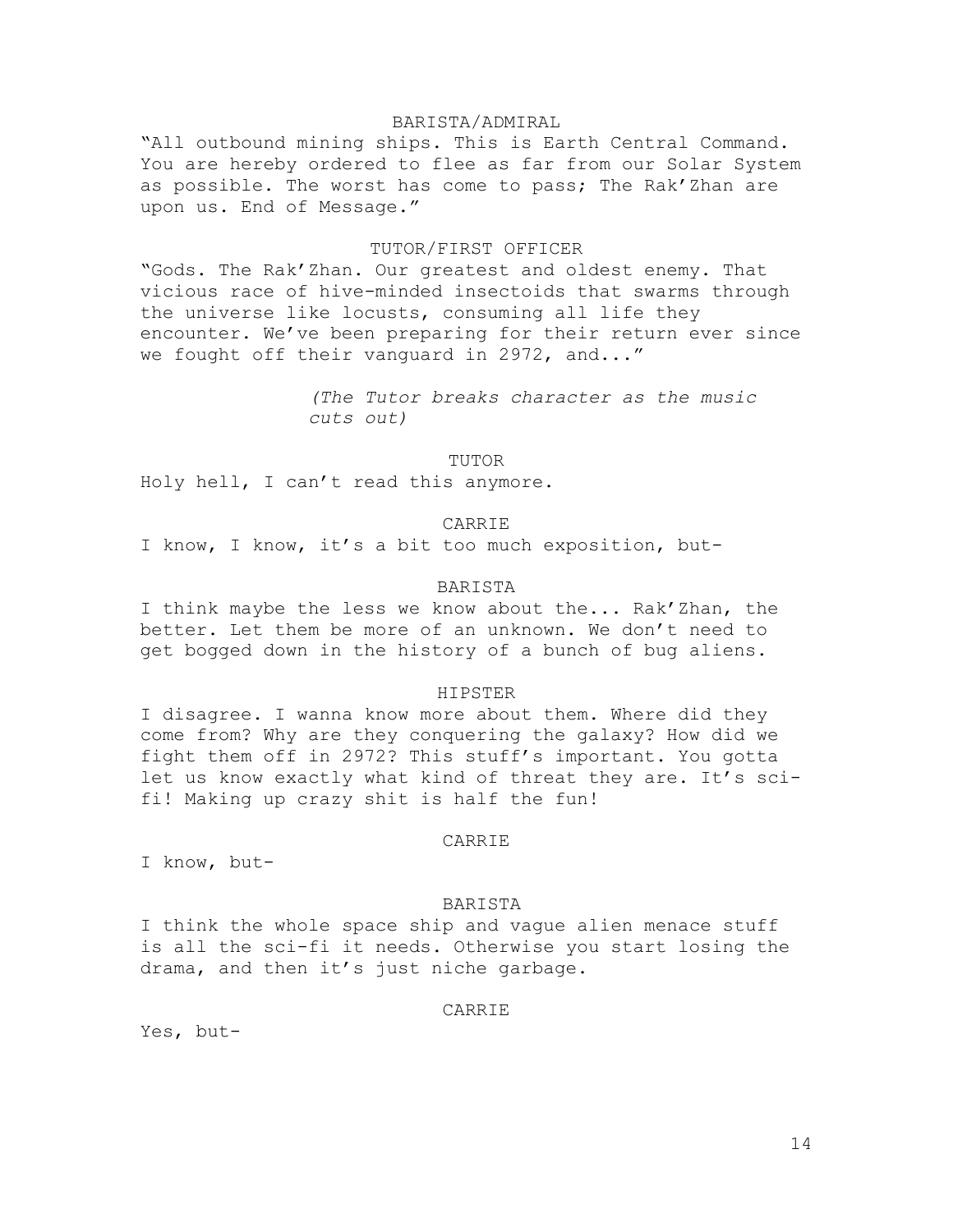HIPSTER

And just what's wrong with niche 'garbage', huh? If that's how she wants to write it, let her write it!

CARRIE

Why don't we just keep going, okay?

### BARISTA

Fine. Where were we?

CARRIE

We can skip ahead a bit... here, let's take it from "We have a decision to make."

HIPSTER

That's me, right?

### CARRIE

Yeah, when you're ready.

*(The Hipster takes a moment to prepare himself. The music starts again.)*

HIPSTER/CAPTAIN

"We have a decision to make."

TUTOR/FIRST OFFICER "What decision? Central Command issued a clear order."

BARISTA "The Communications Officer stands up."

TUTOR

Wait, hold on.

*(The music cuts out)*

## CARRIE

What?

TUTOR

You said she stands *up*. You don't have to say up. Where the hell else would she stand? Just say she stands. Jesus.

CARRIE

Okay, okay.

15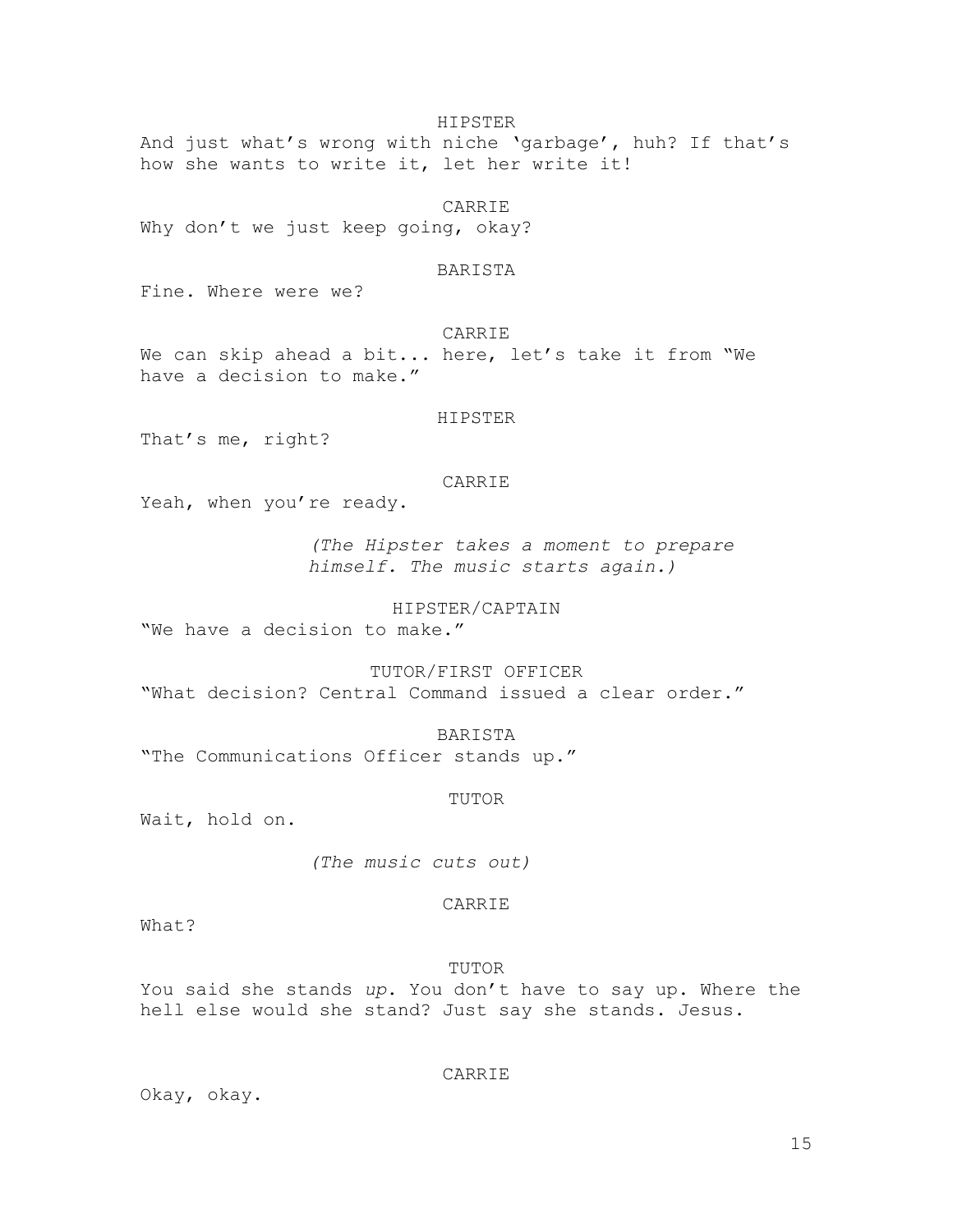### BARISTA

"The Communications Officer stands."

## *(The music starts again.)*

## PUNK/COMMS OFFICER

"We can't just abandon Earth. My family is there. I know yours is too."

## TUTOR/FIRST OFFICER

"You don't have to remind me. You heard Command. The Rak'Zhan are coming. We can't fight them. What good would The TBD do against their swarms?

# PUNK/COMMS OFFICER "We don't have to fight them."

# TUTOR/FIRST OFFICER

"Then why would we go back?"

## PUNK/COMMS OFFICER

"To save our families. We still follow Command's orders, only first we rescue our families. The ship has enough space and resources for them."

## HIPSTER/CAPTAIN

"That's a hell of a risk. By the time we get there, the Rak'Zhan could have already destroyed the planet, and we'd be flying right into the horde."

### TUTOR/FIRST OFFICER

"We need to ensure our survival! I'm sorry, but it's too risky. We have to follow protocol."

## PUNK/COMMS OFFICER

"With all due respect, sometimes you just have to take a risk. Even if it seems like you might fail, even if it doesn't pay off, you have to do it, damn the consequences. Isn't that what it means to be the Captain?"

## BARISTA

...and scene.

*(beat)*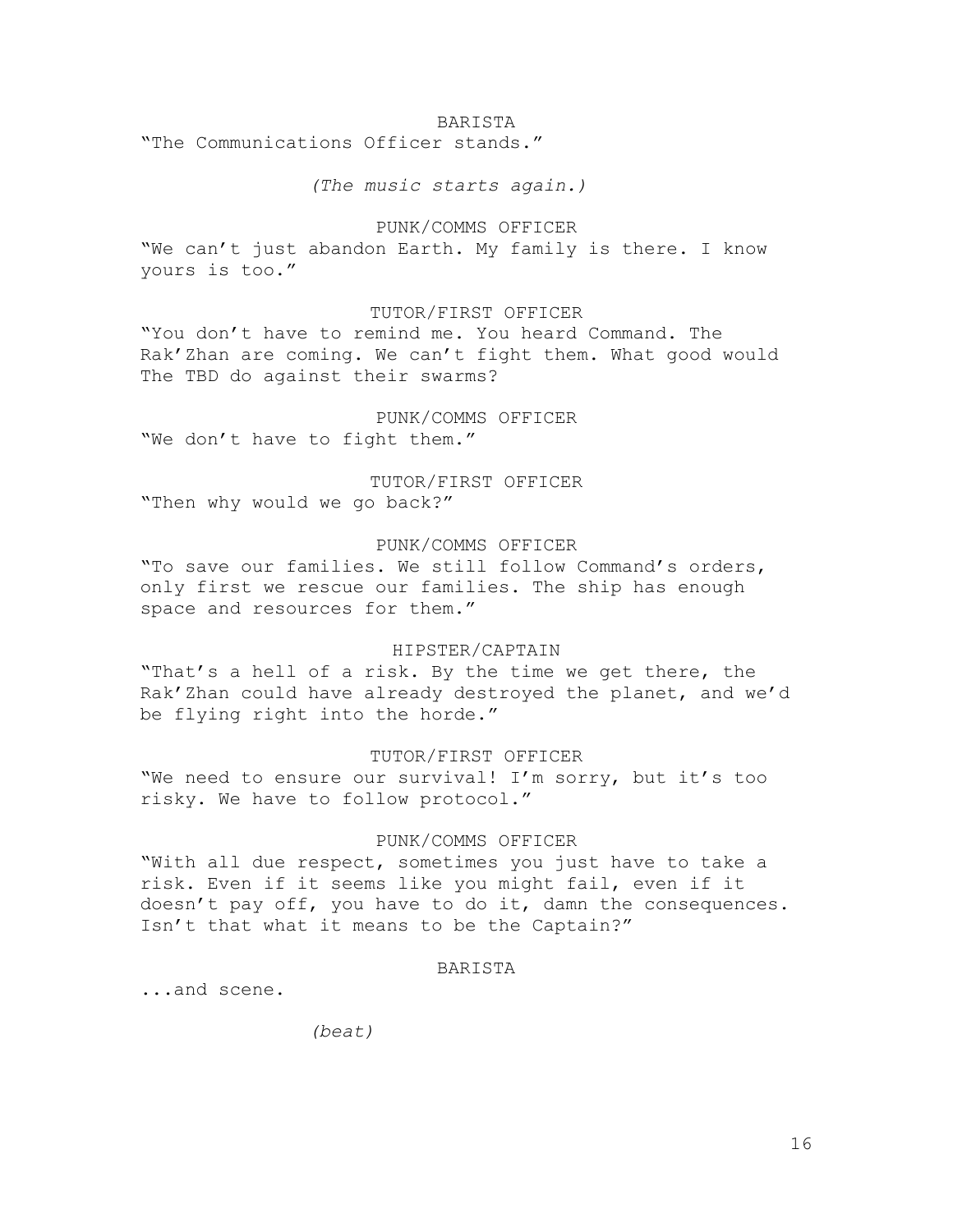## TUTOR

## *(mocking)*

"Isn't that what it means to be the Captain?" Jesus, why don't you just bash my skull open and scream "THIS IS THE THEME" at my brain. That would have more subtlety than this shit.

### STUDENT

Hey, I had a quick question about my role. Where the hell was it?

## CARRIE

Well, again, the Ensign isn't supposed to have much of a role.

## STUDENT

Yeah, but I feel like she could be a super relatable character. Why not make her more important?

> *(During this exchange, the Punk silently moves the furniture back to its original layout)*

## CARRIE

Well, that's sort of the problem. See, originally the whole play was gonna be from her point of view.

#### STUDENT

Ooh, yeah, I like that. Make her the voice of the show.

## CARRIE

Yeah, but I felt like she was, you know, *too* relatable. She was pretty much just, well, me, but like on a space ship.

#### STUDENT

What's wrong with that? Who doesn't like a story about them, but like on a space ship?

## BARITSA

That's enough.

*(she sighs)* Okay, Carrie, why don't you try writing a different scene. Maybe something a little more... character focused.

# CARRIE

Oh. I-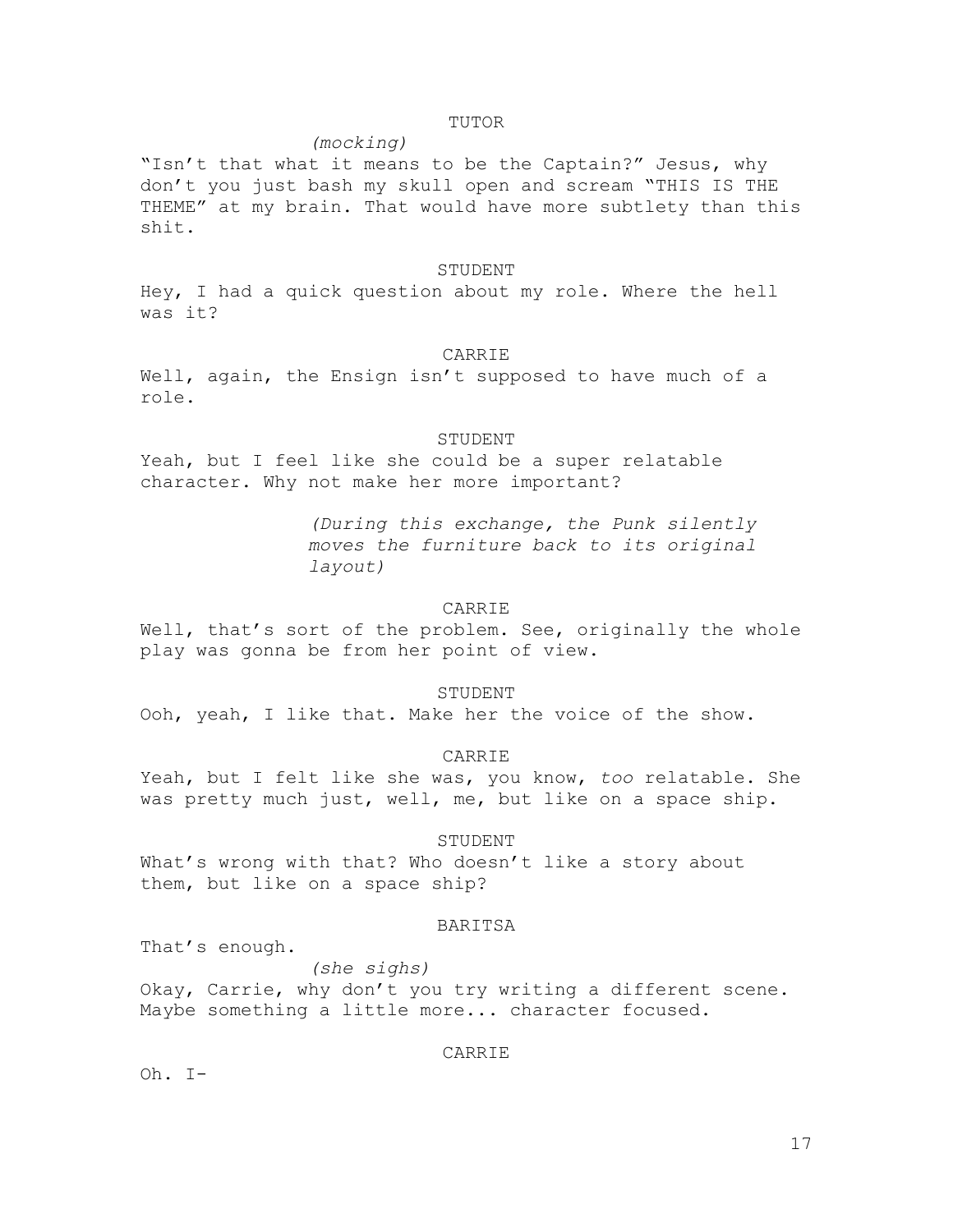#### TUTOR

Maybe something that doesn't suck.

*(The Barista silences him with a look. He and the other actors return to their seats)*

#### BARISTA

Do you think you can handle that?

*(The Barista pulls off her beret and walks back to the counter as the lights bring back the Coffee Shop. The Barista uses the beret as a rag and wipes off the counter. Carrie rubs her temples. She lets out a groan.)*

## BARISTA

All good over there?

#### CARRIE

What? Oh yeah, totally fine.

## BARISTA

Whatcha been working on?

### **CARRIE**

Oh, nothing, really. Just an idea for a play.

# BARISTA

Oh, you're a writer?

#### CARRIE

Well, we'll see.

*(nervous laugh)* I've had this idea for a long time, y'know, since I was a kid, but now that I'm actually sitting down and trying to write it... *(beat)*

I'm sorry. You probably don't care.

#### BARISTA

You hate it, don't you. Your idea.

# CARRIE

No, it's... Yeah. I do. I feel like I'm stuck with this shitty concept.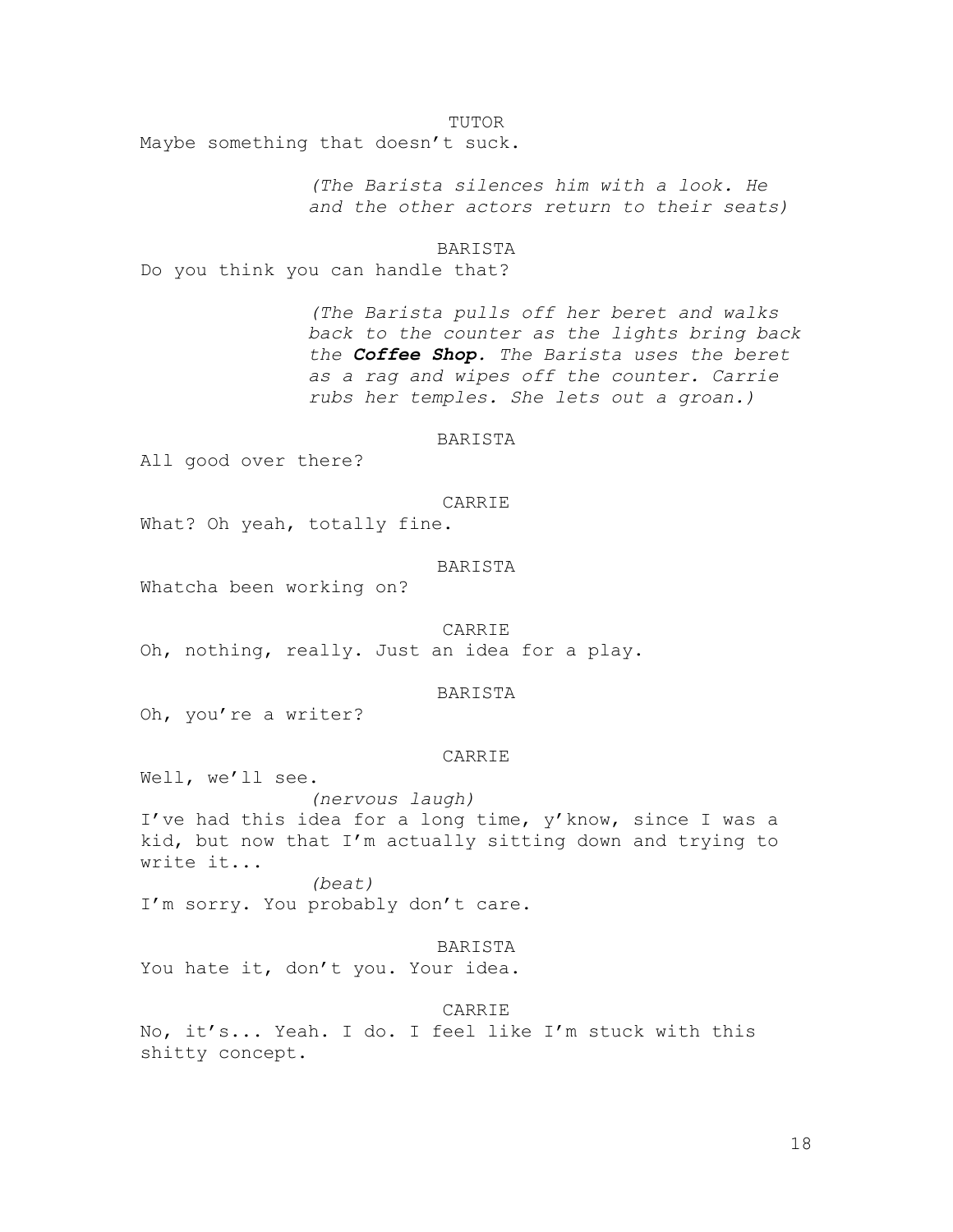## BARISTA

You know, my sister always tells me that no idea is inherently good or bad; what matters is if it's an idea that's done poorly or done well.

### CARRIE

I mean, sure, okay, but what if I have an idea that I can't well? What if it's not the idea that's shitty, but me?

## BARISTA

Well, you won't know until you write it, right? You gotta take a risk. Even if you end up failing, at least you tried. Isn't that what it means to be a writer?

> *(The Barista turns back to the counter. Carrie sits in silence, then types.)*

> > CARRIE

"Scene Six. Setting: Corridor of the TBD."

*(The lights shift back to Carrie's Mind. The Barista puts on her beret. The cast moves the furniture to create a makeshift corridor, with four chairs off to one side. The Student and Hipster sit, while the Punk and Tutor follow the stage directions that Carrie reads.)*

#### CARRIE

"Enter First Officer and Communications Officer."

## PUNK/COMMS OFFICER

"You can't be serious!"

#### TUTOR/FIRST OFFICER

"I am always serious."

PUNK/COMMS OFFICER

"You would run away when your home, your family needs you most."

### TUTOR/FIRST OFFICER

"I don't think you understand what's at stake here. We could be the only hope for the human race. You don't think I want to return to Earth, to see my wife and child, hold them lovingly in my arms?"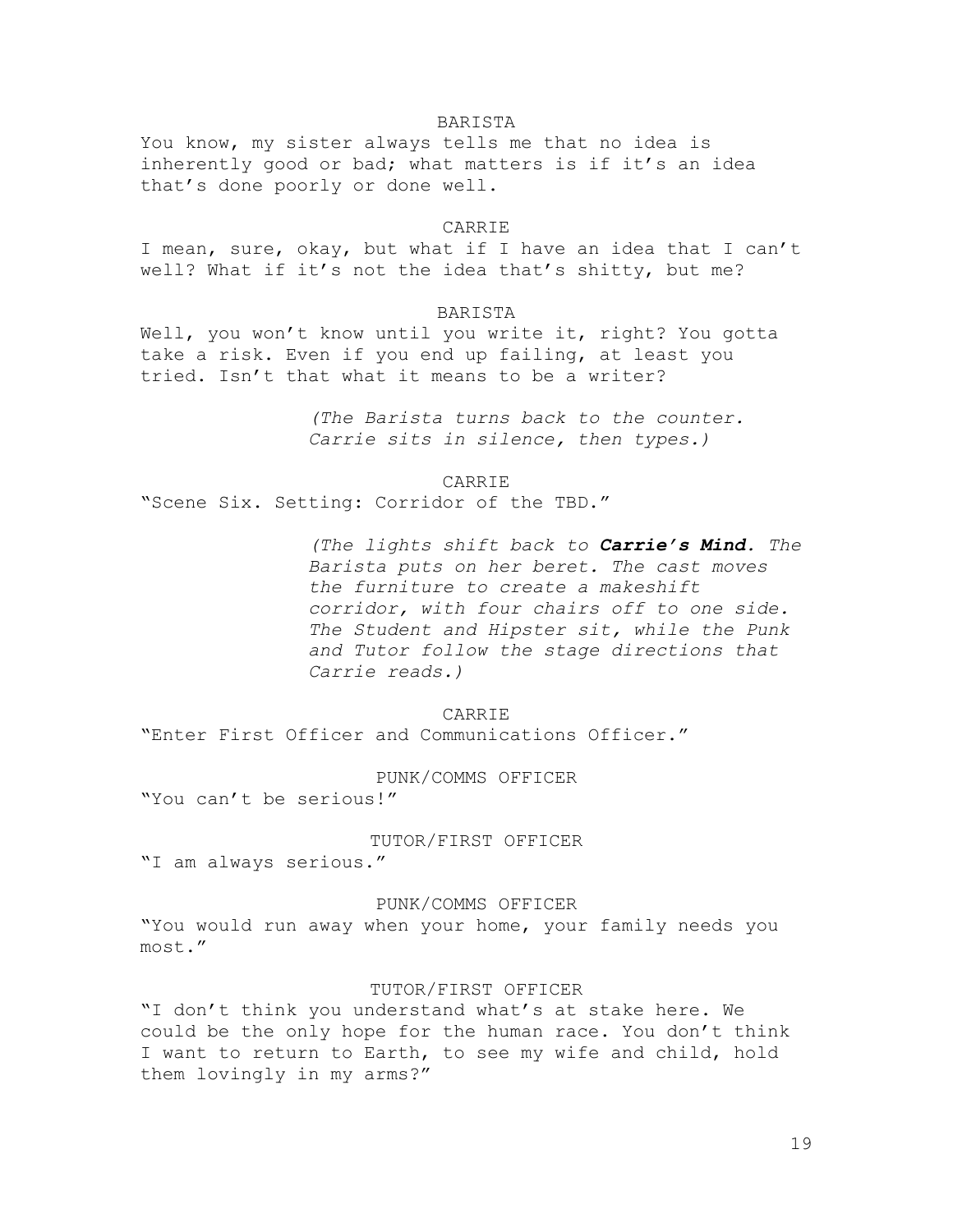## *(The Tutor stares at Carrie)*

## TUTOR

I'm sorry, did you have a stroke or something? What is this crap? "Hold them lovingly in my arms"? Have you never heard a human being talk before?

#### CARRIE

I didn't- I'm not really great at writing dialogue-

# TUTOR

*(oozing sarcasm)* No, really? You? I would never have guessed.

> *(He walks over to Carrie and waves his script pages in her face.)*

> > TUTOR

I don't know which would be worse; that you're not even trying, or that you're really giving it your all, and this is what you come up with.

#### CARRIE

Look, I can change it. I was gonna keep working on it.

# TUTOR

#### *(to Barista)*

I don't know why we're wasting time with this amateur. She has no business writing anything, let alone a goddamn space opera.

### STUDENT

Oh, I've got an idea! What if we tried this scene, but with the Ensign instead of whatserface.

## CARRIE

No, I don't think-

## BARISTA

Why don't we just give it a shot? Ok, take it again from the top, with the Ensign this time.

> *(The Punk sits down. The Tutor and Student stand off to the side)*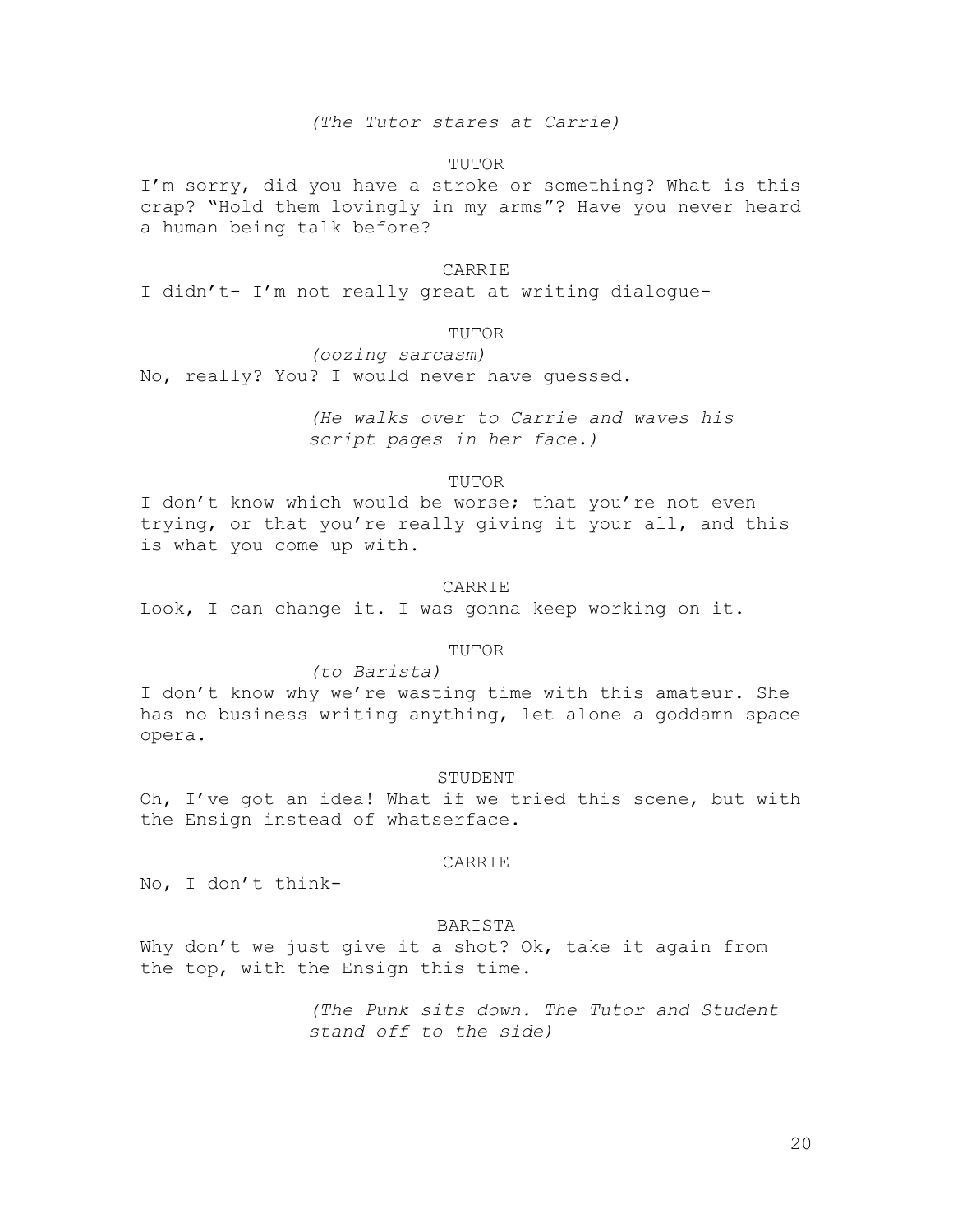# BARISTA

"Scene Six. Setting: Corridor of the TBD. Enter First Officer and Ensign."

# STUDENT/ENSIGN

"You can't be serious!"

## TUTOR/FIRST OFFICER

"Ensign, have you ever know me to joke around?"

# CARRIE

Wait, that's not-

## STUDENT/ENSIGN

"You would run away when your home, your family needs you most."

## TUTOR/FIRST OFFICER

"Please, you think I'm gonna risk my life just to save my bitch wife? I took this job for a reason; to get as far away from her and our brat kid as possible. This whole apocalypse is a blessing!"

## CARRIE

Hold on, I didn't-

## BARISTA

And scene! That's good, I like what you've done with the character.

#### TUTOR

I thought I'd have a little fun with it, you know, play up his whole 'asshole' schtick.

#### CARRIE

But he's not supposed to be an asshole! The whole point is that neither he nor the Comms Officer... Or, I guess the Ensign now... neither of them are necessarily wrong! He's focused on the big picture, but that doesn't mean he doesn't care about his family!

### BARISTA

I think taking the scene in this direction works better. Why don't we stick with the changes for now, and move on to another scene.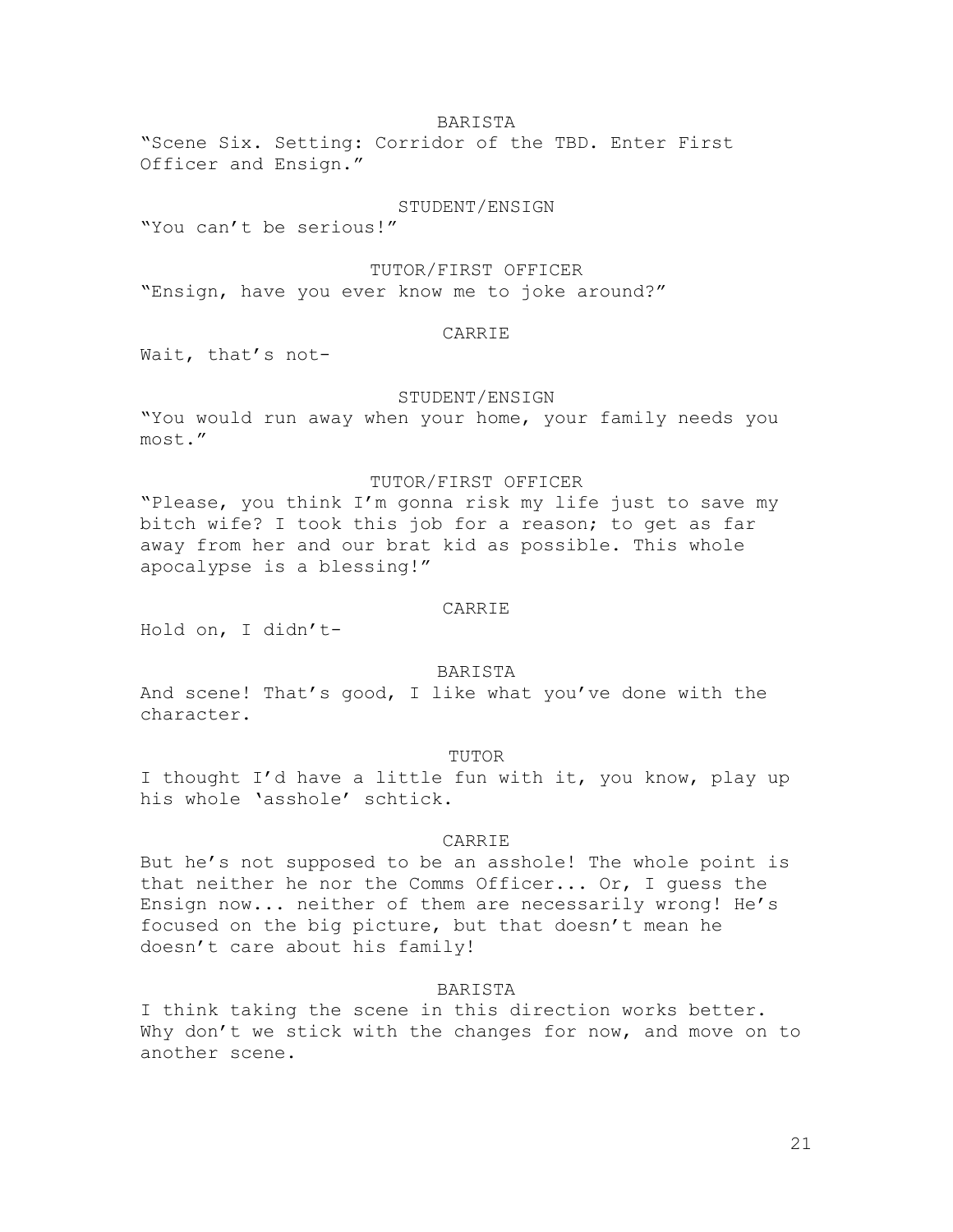#### HIPSTER

Another scene with the Captain, maybe? I think he's your best character. Do you have anything for him?

# CARRIE

Well, I do have a new monologue...

#### HIPSTER

Lemme see!

*(Carrie pulls out a sheet of paper as the Hipster walks over. She hands it to him)*

### CARRIE

So, uh, the character might feel a little different, I wanted to try some things out.

*(The rest of the actors sit)*

# HIPSTER/CAPTAIN

"This is Entry number 438 of the ship's log. A decision needs to be made. The crew stands divided; risk returning to Earth to save our families, or flee the unstoppable horde of the Rak'Zhan. The crew expects me to make a decision, and I know whatever I decide, the crew will follow, no matter their own feelings. I know they trust me to make the right call.

#### *(beat)*

The truth is, I've never really had to lead. I'm a company captain. Every situation we've run against, there's been a solution right there in the company manual. Dealing with tensions between the crew, or unexpected mining incidents, the answer's always been given to me. There's nothing in the book for handling an alien onslaught. I have to make that decision myself. And if I choose wrong, I'll have condemned the crew and their families to die, all because they gave their trust to a man who didn't deserve it." *(beat)*

What the hell is this? What happened to the Captain?

# CARRIE

I just thought he was too familiar, you know? I didn't want people to feel like I was ripping off anything. I figured if I could give him some more depth, some darkness, that could be interesting.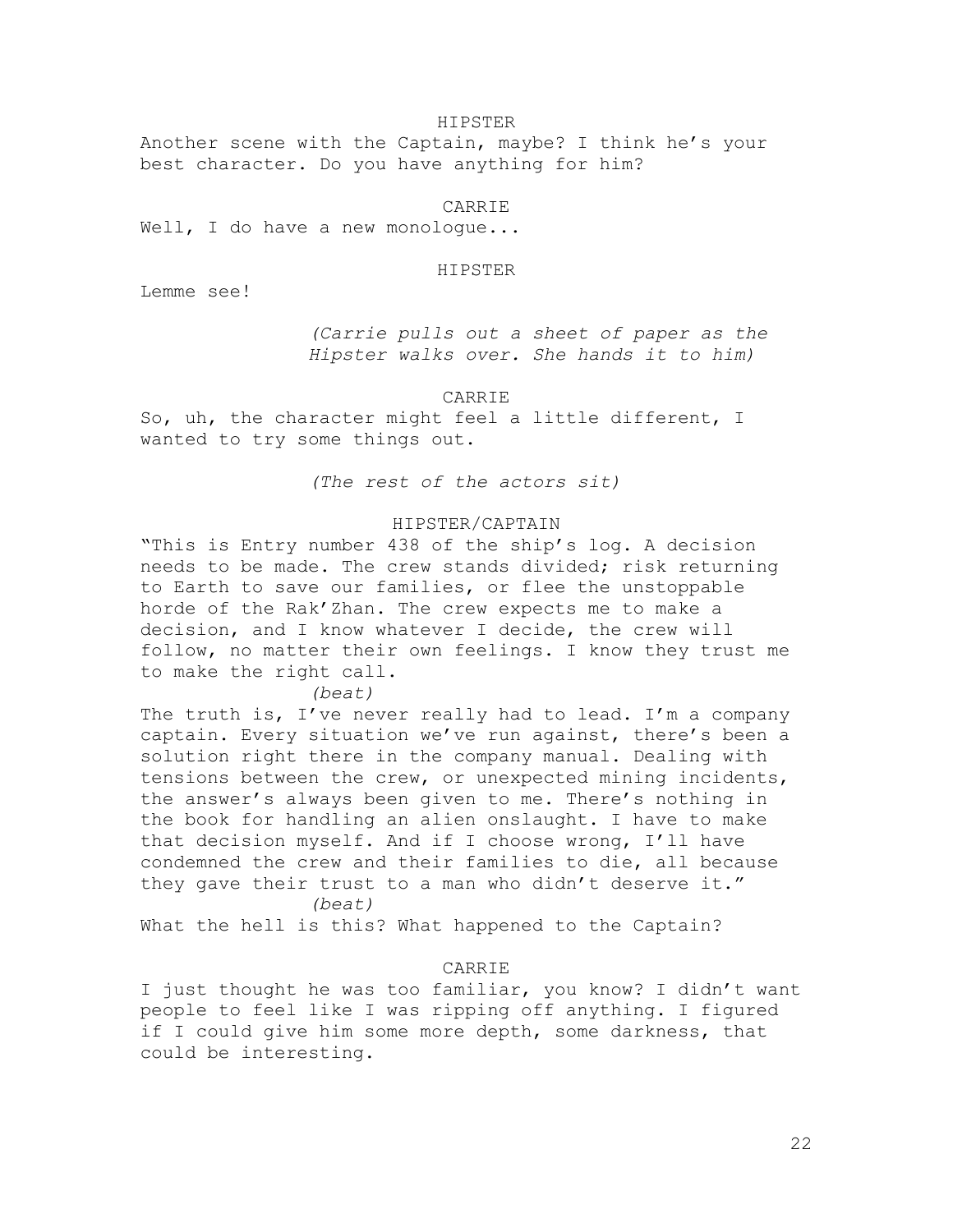*(During this, the Punk quietly puts the furniture back in its original layout)*

#### HIPSTER

Or it could ruin the entire character. If you wanted to write a garbage soap opera, you should have just done that. But this is supposed to be science-fiction! Exploring grand ideas of what could be, celebrating the endless possibilities the future holds! You had that! And now you're smothering it behind trite melodrama! What, are you embarrassed by it? You think people won't take it seriously because it's "nerd stuff"? Maybe they won't. But who cares! At least it would have been interesting and true to itself, not burying itself behind this crap.

> *(He crumples the paper and throws it to the ground)*

### TUTOR

Oh, that's hilarious! You can't even write sci-fi schlock right! Really, you're just embarrassing yourself.

## BARISTA

Maybe he's got a point, you know. What if you took out all the science-fiction mumbo-jumbo? Focus on the drama! Set it in the modern day, or maybe even a historical piece!

## STUDENT

What if you put the Ensign in this scene, like she was the captain's confidante, and she helps him figure out what to do? Give her a bigger role!

> *(The Hipster, Barista, Student, and Tutor crowd around Carrie. The Punk continues moving the furniture)*

## HIPSTER

Make it sci-fi!

## BARISTA

Focus on the drama!

#### TUTOR

Take a writing class!

## STUDENT

Give me a bigger role!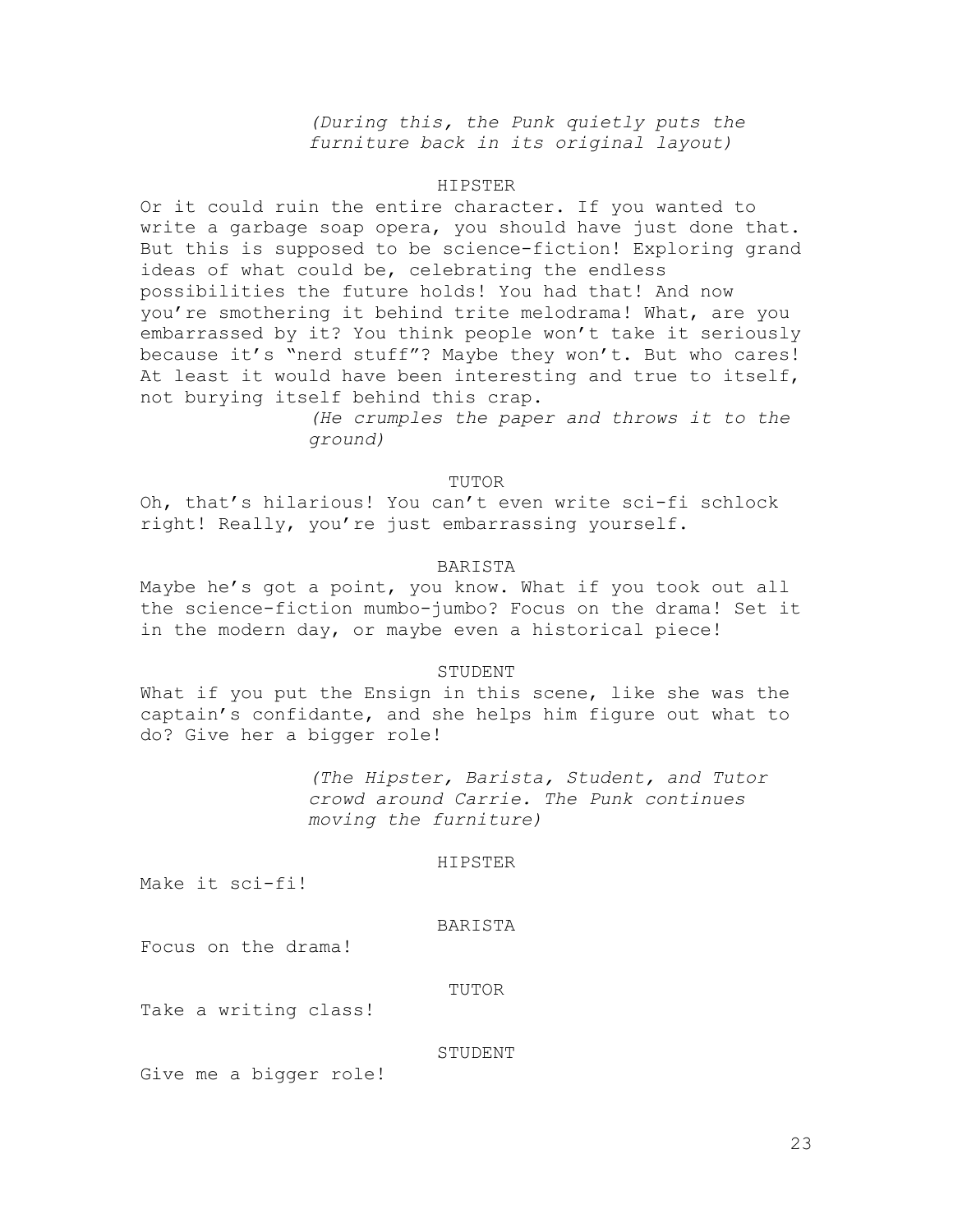*(The four berate Carrie, repeating those last lines as their voices overlap. They walk back to their seats while facing Carrie. Carrie puts her hands on her head. The actors continue their chant until they are seated. Once they are, Carrie slams her computer closed. The lights change back to the Coffee Shop. Carrie looks around. Everyone stares at her. She turns back to her laptop and opens it. Everyone goes back to their business. The Barista crosses to Carrie.)*

#### BARISTA

That bad, huh?

CARRIE

What? Oh, god, I'm so sorry, I didn't-

## BARISTA

Don't worry. You're not the first writer I've seen lose their cool. At least you didn't chuck your laptop at someone's baby.

CARRIE

That happened?

# BARISTA

Oh yeah. He's not allowed within 50 feet of this place. What's got you stuck?

### CARRIE

I... I don't know. Every time I think I start making progress, I realize that I hate it. I keep saying to myself that it's too silly, or it's poorly written, or I'm strangling it with 'trite melodrama'.

## BARISTA

Sounds like you don't know what you want it to be.

## CARRIE

I guess? It's more like, I want it to be like four different things at the same time, and I can't get them to cooperate. I just keep second-guessing it, I go too far one way, or not far enough, and then I'm just fighting myself.

#### BARISTA

You're giving yourself too much credit.

24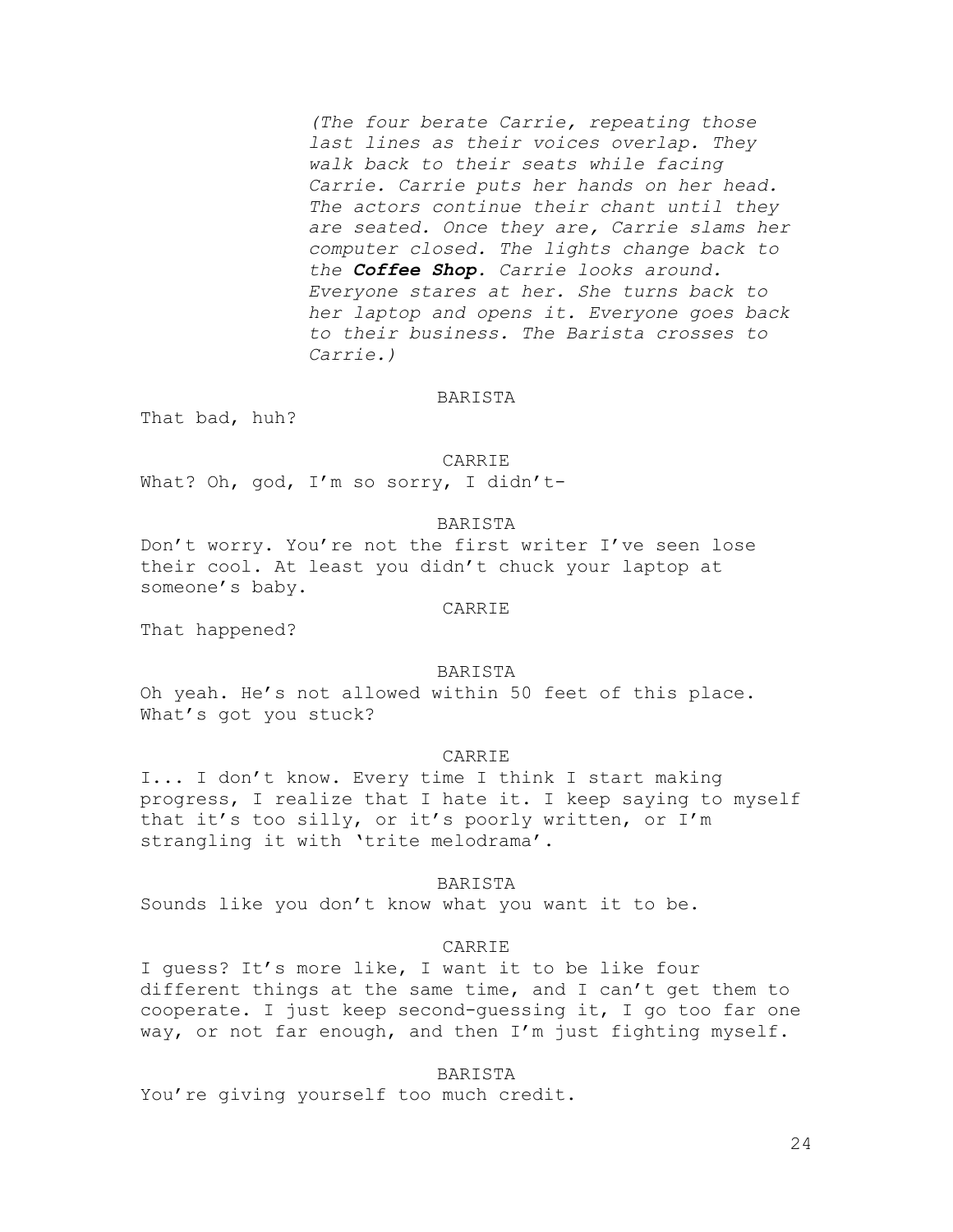## CARRIE

What?

#### BARISTA

That came out wrong. What I mean is, you're letting your doubts wreak havoc on your story. You're giving them too much credit.

## CARRIE

I know, I know, I probably just need to ignore them.

### BARISTA

I mean, you're welcome to try that, but good luck.

## CARRIE

Then, what do I do?

## BARISTA

Well, my sister always says you should try to listen to your doubts.

# CARRIE

But you just said-

#### BARISTA

Listen. Not obey. Not let them walk all over you. You should hear what they have to say. Some of them might have a point. But never take what they say as gospel. If what they want works for you, use it. If it doesn't, then you tell them to piss off.

## CARRIE

But how do you know what to use, and what, you know, not to?

## BARISTA

That's up to you to figure out. But if you wanna write, you gotta figure it out. Otherwise, you'll end up like my sister. Dying to write but cursed to serve coffee and dole out sage advice that she could never follow.

> *(The Barista winks and returns to the counter. Carrie takes sip of her drink, considers, then tips it back and downs the entire thing. She types intently for several seconds. The lights shift back to Carrie's Mind.* Dramatic music fades in. As Carrie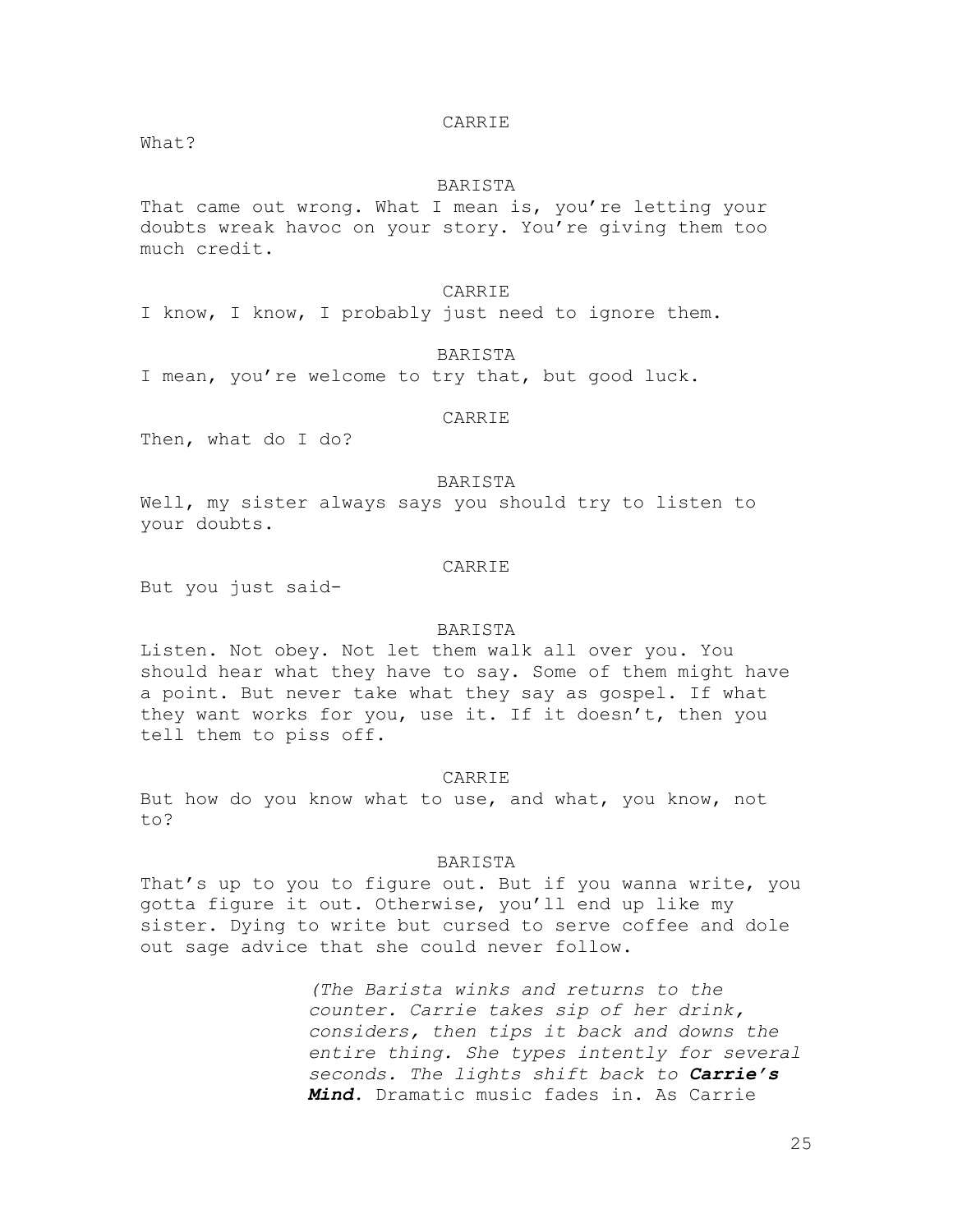types, the cast moves the furniture back into the Bridge set. They take their places surrounding the center table, and start in the middle of a scene.)

# TUTOR/FIRST OFFICER

"You all know where I stand. We need to ensure our survival."

## PUNK/COMMS OFFICER

"I think our survival is worthless if it means giving up on our home."

#### HIPSTER/CAPTAIN

"I won't make my decision without hearing from everybody on this bridge."

## BARISTA

"The crew turns to look at the Ensign." *(Silence)* Ahem. I said, "The crew turns to look at the Ensign."

## STUDENT

Oh shit, I actually have lines? Uh, ok...

*(She flips through her pages and clears her throat.)*

STUDENT/ENSIGN "What do you want me to say, sir?"

### HIPSTER/CAPTAIN

"I want you to say what you think. Be honest. I want your opinion on the situation."

STUDENT/ENSIGN "Well... to be honest, I'm terrified, sir."

# HIPSTER/CAPTAIN

"You want to know a secret, Ensign? So am I. So is everyone. Am I wrong? But you know what? That doesn't matter. What matters it doing what's right, even when success isn't guaranteed. Even in the face of utter, catastrophic failure. I don't know about the rest of you, but I would rather die, attempting to do everything I could, than live, knowing we chose to do nothing. What say you all?"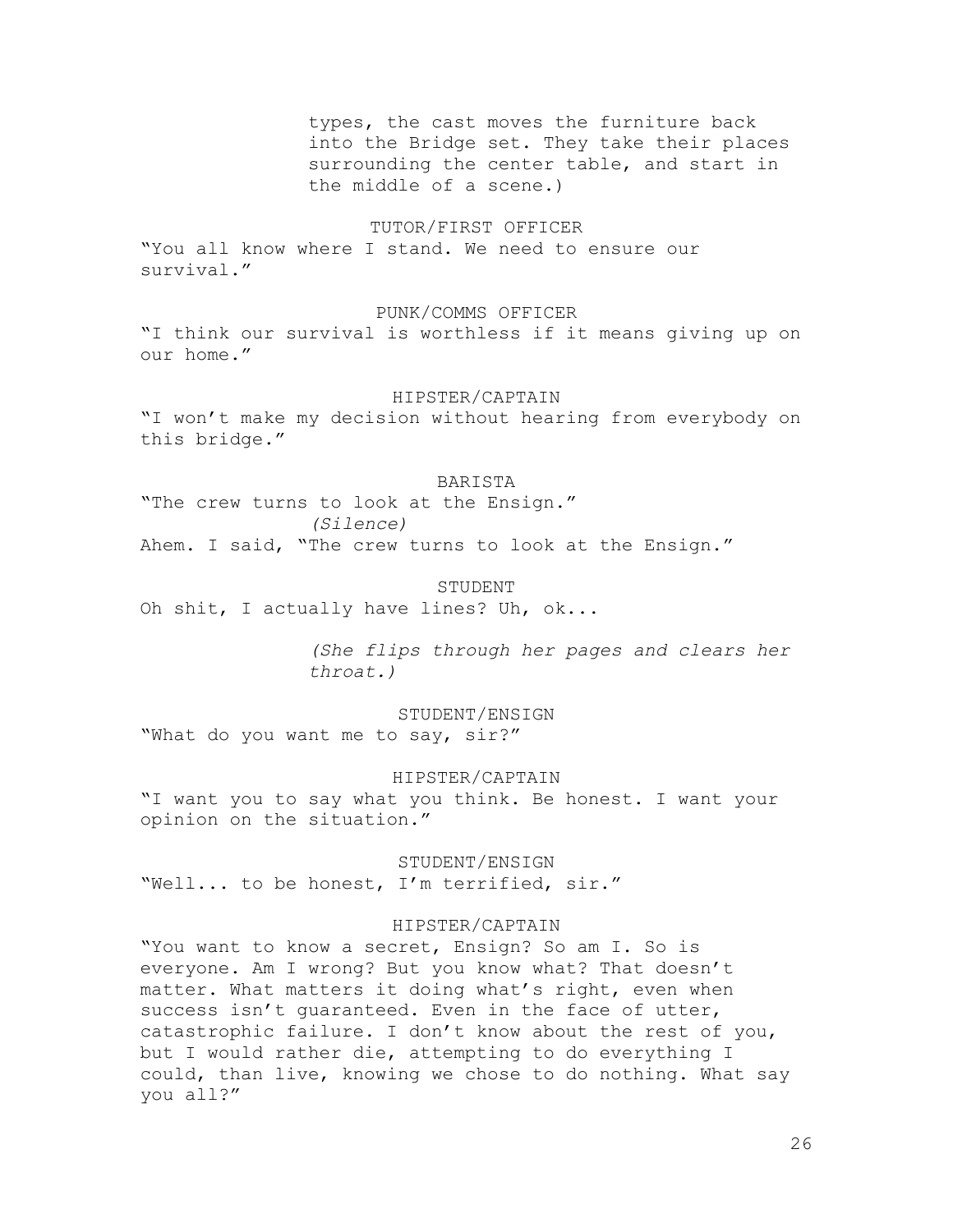BARISTA

"A moment of silence. The Ensign steps forward"

STUDENT/ENSIGN

"Aye."

# BARISTA

"The Communications Officer steps forward."

### PUNK/COMMS OFFICER

"Aye"

# BARISTA

"The First Officer steps forward. He looks around, then nods to his Captain."

TUTOR/FIRST OFFICER "...I'll set a course, sir."

HIPSTER/CAPTAIN "Make it so, Number One. *(beat)* We're going home."

## BARISTA

And sce-

CARRIE

Hold on. That's not the line.

*(the music fades out)*

#### HIPSTER

I improvised a little.

## CARRIE

You can't say "Make it so, Number One". That's literally what they say on Star Trek.

#### HIPSTER

Well, I just thought that line needed to be a little more, you know, epic. Right now it's basically just "Good. Do that", and then it's over.

# CARRIE

...Okay, I can see that. I do like that last bit you added. But you can't say 'Make it so'. What about...

27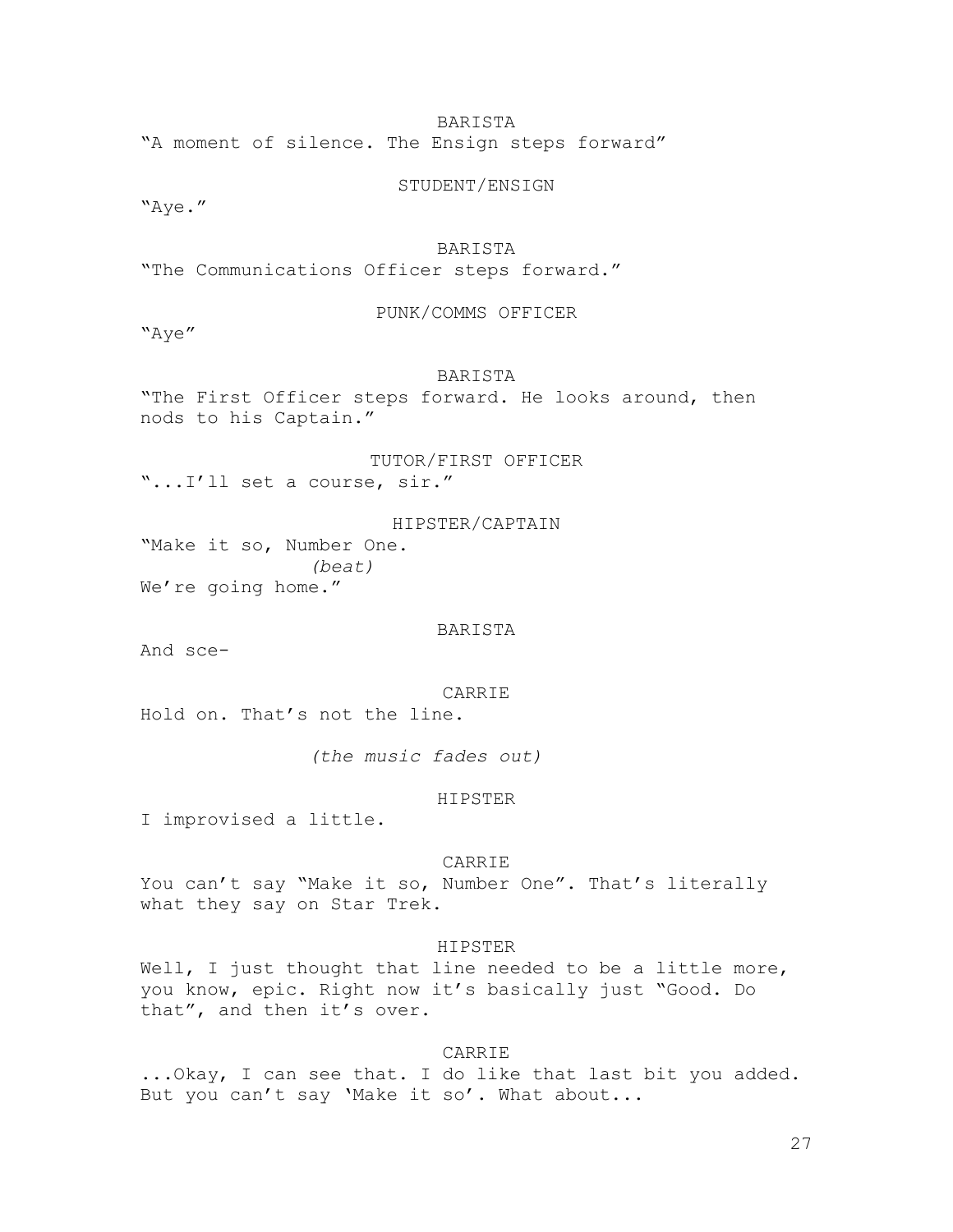*(Carrie types. The music comes back.)*

HIPSTER/CAPTAIN

"Thank you, old friend. Thank you, all of you. I will do everything in my power to ensure your trust hasn't been misplaced.

*(beat)*

We're going home."

*(The Barista looks at Carrie. She nods.)*

#### BARISTA

And scene.

*(A moment of silence passes.)*

## CARRIE

It's a little clumsy, but I can keep working on it.

# HIPSTER

No, I like it. Now it really feels like this is the moment the Captain becomes 'The Captain'.

## BARISTA

I agree. I think it really works from a character perspective.

## STUDENT

And I actually got lines!

### TUTOR

I don't know. I still think the whole scenario is contrived. Honestly, you should just take out the sci-fi junk.

#### CARRIE

Okay, thank you.

#### TUTOR

What?

## **CARRIE**

I appreciate your feedback, but I think I like it the way it is. This is gonna be a science-fiction play, so the science-fiction stays.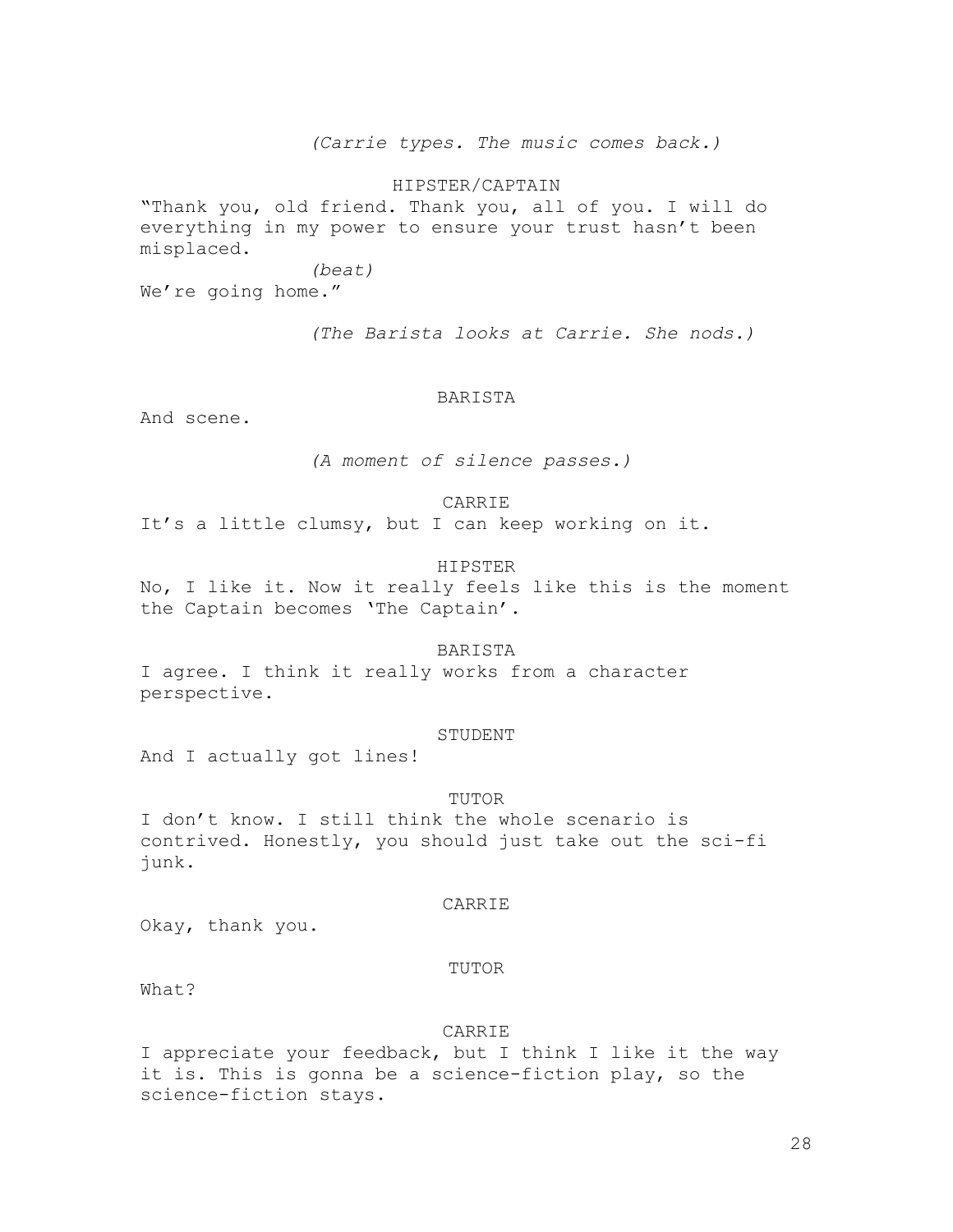TUTOR

I don't think that's the best call.

CARRIE Maybe not. But it's the call I'm gonna make.

### TUTOR

Oh.

*(beat)* Well, I guess for what it is, you did a pretty decent job this time.

> *(The Barista, Hipster, Student and Tutor move the furniture back to its original layout. Carrie lets out a sigh of relief. The Punk approaches Carrie. She speaks out of character for the first time.)*

> > PUNK

Sounds like you think that went pretty well.

*(Carrie can barely contain her joy)*

CARRIE

I, uh, I guess. I mean, they all seem to think so.

PUNK

Yeah, well, I suppose you were bound to get something right eventually. Broken clocks tell time twice a day and all that.

### CARRIE

Excuse me?

#### PUNK

Sorry, was I not clear? I'm saying that even a phony writer like yourself can accidently do something right. But don't let a fluke fool you.

### CARRIE

I don't... I don't think it was a fluke.

PUNK

Hmm, yeah, you may be right. They could all be lying to you.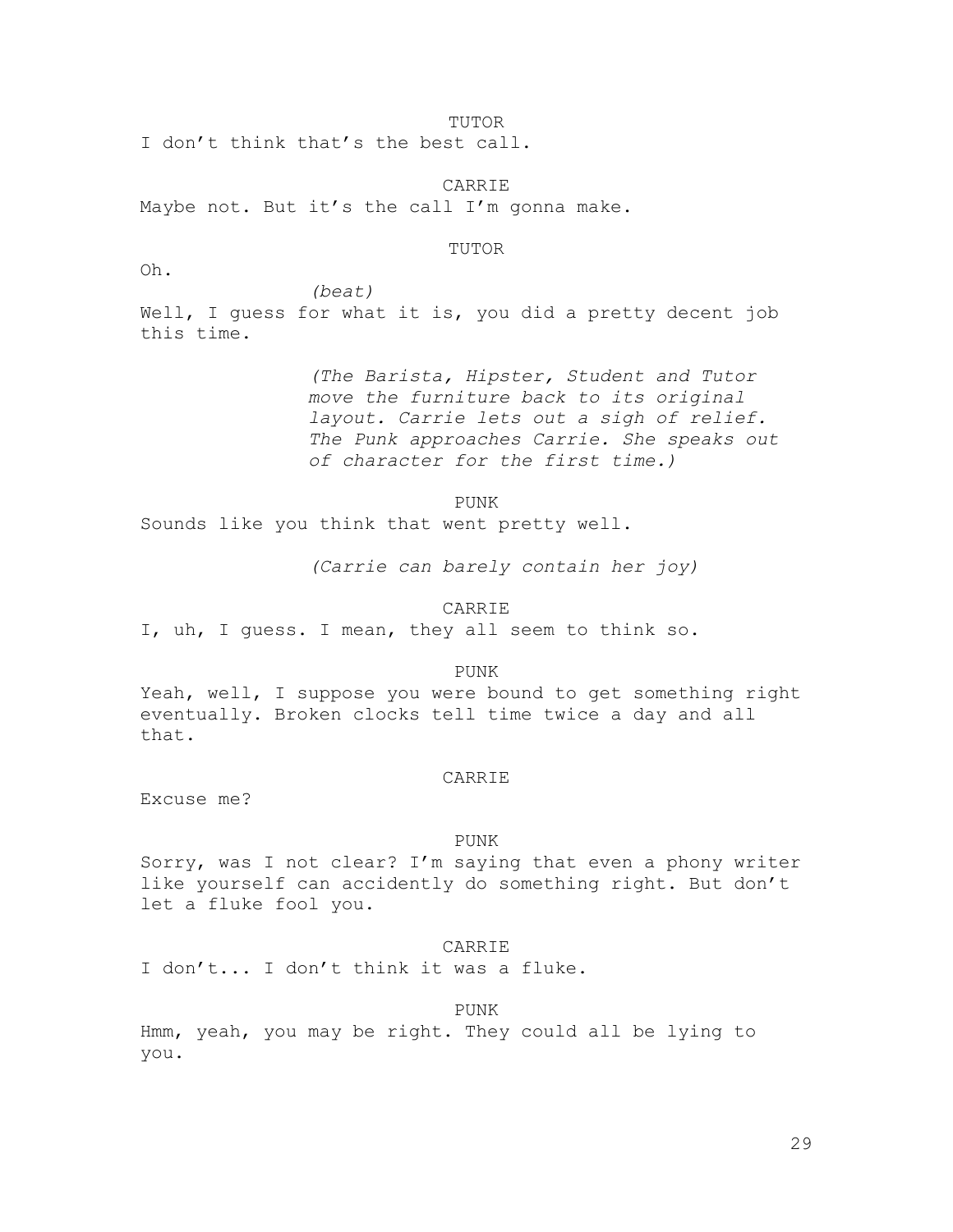# CARRIE

What? I didn't say-

### PUNK

Maybe they felt sorry for you? Yeah, that would explain why they were so nice. They've been trying so hard to help, keep you from embarrassing yourself, and now they realize that there's really nothing they can do to fix this, so they might as well stop fighting it. Maybe they're thinking, look, we've been so hard on her, it's her first play, and it doesn't look like she's giving up anytime soon, let's just give her a break. *(she shrugs)*

Hey, who knows, right? Either way, I think it's important that you understand.

## CARRIE

Understand what?

#### PUNK

Oh, come on. Please tell me you know that if you take this play out into the real world, you'd be a fucking laughing stock. You think your little fanfic is some sort of high art? Your crazy space-drama nonsense? It's stupid. It's absurd.

*(beat)* Well, I don't know. Maybe a talented writer could've made it work.

## CARRIE

But I-

#### PUNK

Please. You couldn't write your way out of a paper bag. *(beat)*

Look, I'm sorry I have to be the one to tell you this. Really. I don't want to tear you down. I'm just trying to help you. Save you from making a fool of yourself.

## CARRIE

...yeah, I guess it's really not that good, is it.

## PUNK

Well, on the bright side, no one would mistake you for a playwright if they read this. I mean, you're really not one, no offense. We both know that. The question is, do you want the world to know that?

30